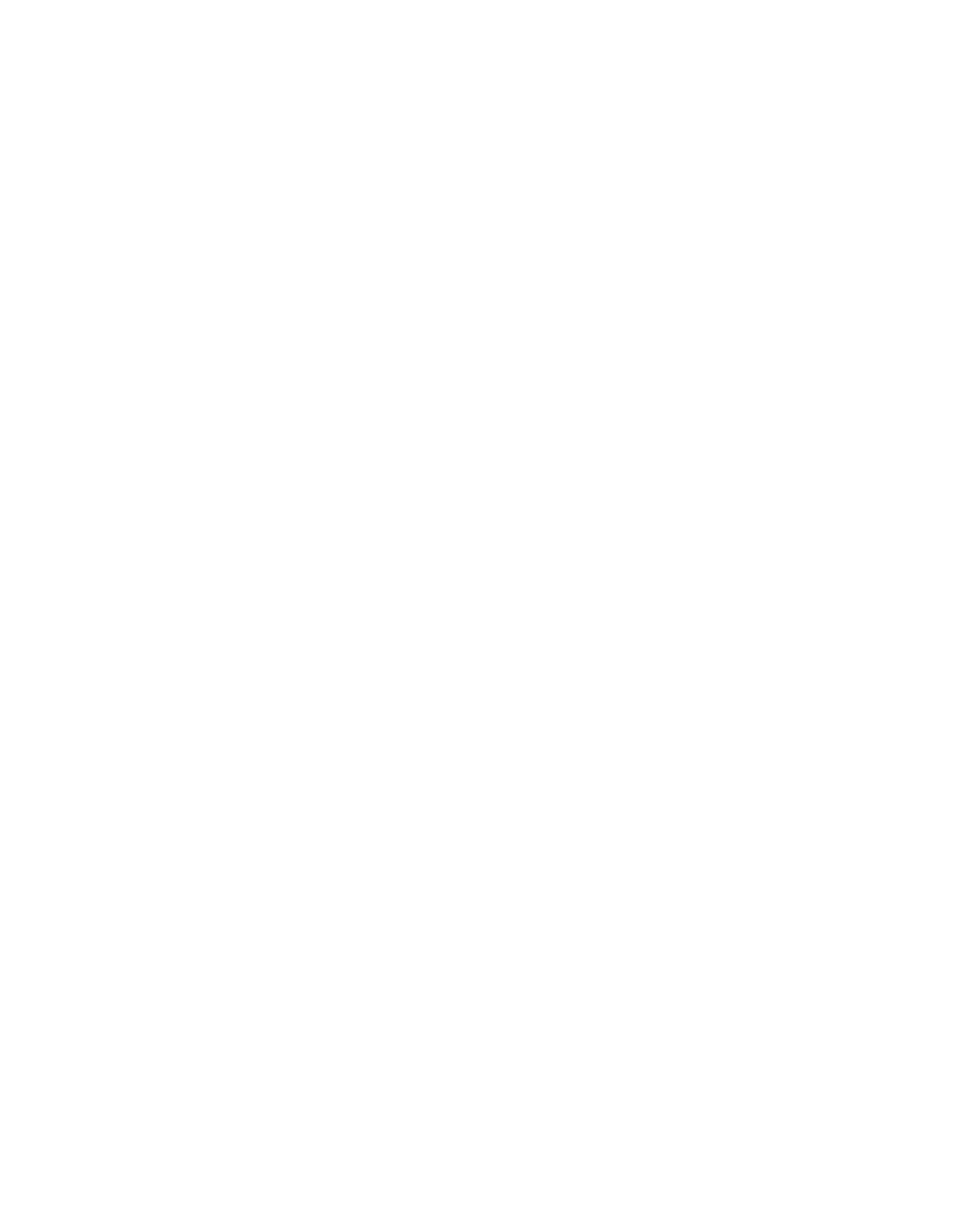

#### © 2018 Nova Scotia Department of Health and Wellness

This document is a product of Nova Scotia Department of Health and Wellness. This document and its contents are protected by Canadian and international copyright laws. The contents of this document are confidential and proprietary and are provided to the recipient with the specific understanding that neither the document, nor the information, concepts, ideas, materials, and/or specifications presented herein will be used for any purpose other than the recipient's work with or for The Department of Health and Wellness. Any duplication, distribution, disclosure, or other use except as expressly authorized in writing by The Department of Health and Wellness is strictly prohibited.

The recipient acknowledges that presentation of this document conveys no rights to the intellectual property contained herein. The Department of Health and Wellness makes no warranties, either express or implied, in this document, and The Department of Health and Wellness assumes no liability for any errors, omissions, or inaccuracies included within this document. Information in this document is subject to change without notice.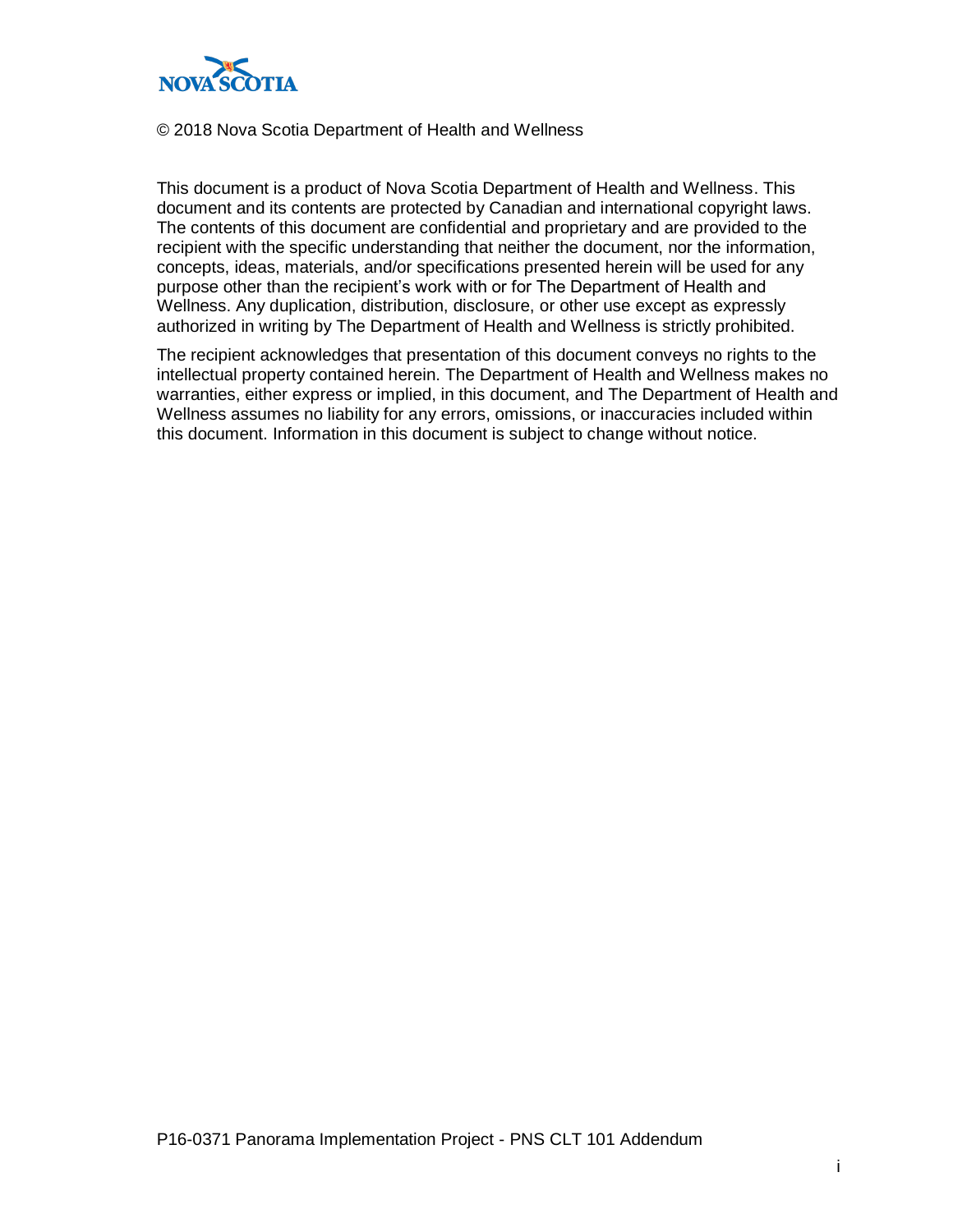

## TABLE OF CONTENTS

| 1              |     |  |
|----------------|-----|--|
| $\overline{2}$ |     |  |
|                | 21  |  |
|                | 2.2 |  |
| $\mathbf{3}$   |     |  |
|                | 3.1 |  |
|                | 3.2 |  |
| 4              |     |  |
|                | 4.1 |  |
|                | 4.2 |  |
|                | 4.3 |  |
|                | 4.4 |  |
| 5              |     |  |
|                | 5.1 |  |
|                | 5.2 |  |
|                | 5.3 |  |
|                | 5.4 |  |
|                | 5.5 |  |
|                | 5.6 |  |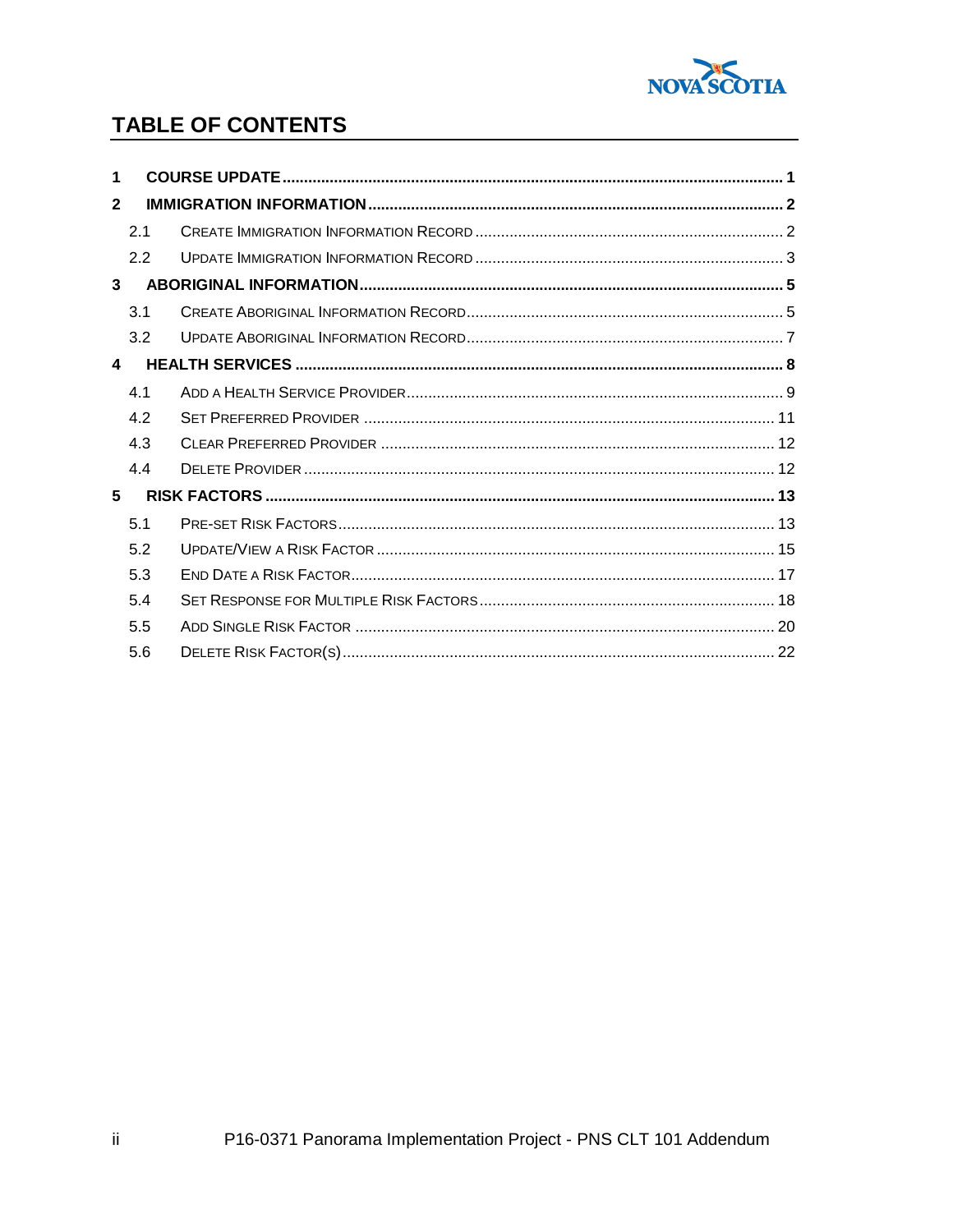

# <span id="page-4-0"></span>**1 COURSE UPDATE**

The Client Records Management course was originally designed for Immunization Training and this addendum has been created to include additional client screens used for Investigation & Outbreak Management. These new sections are:

- 1. Immigration Information
- 2. Aboriginal Information
- 3. Health Services
- 4. Risk Factors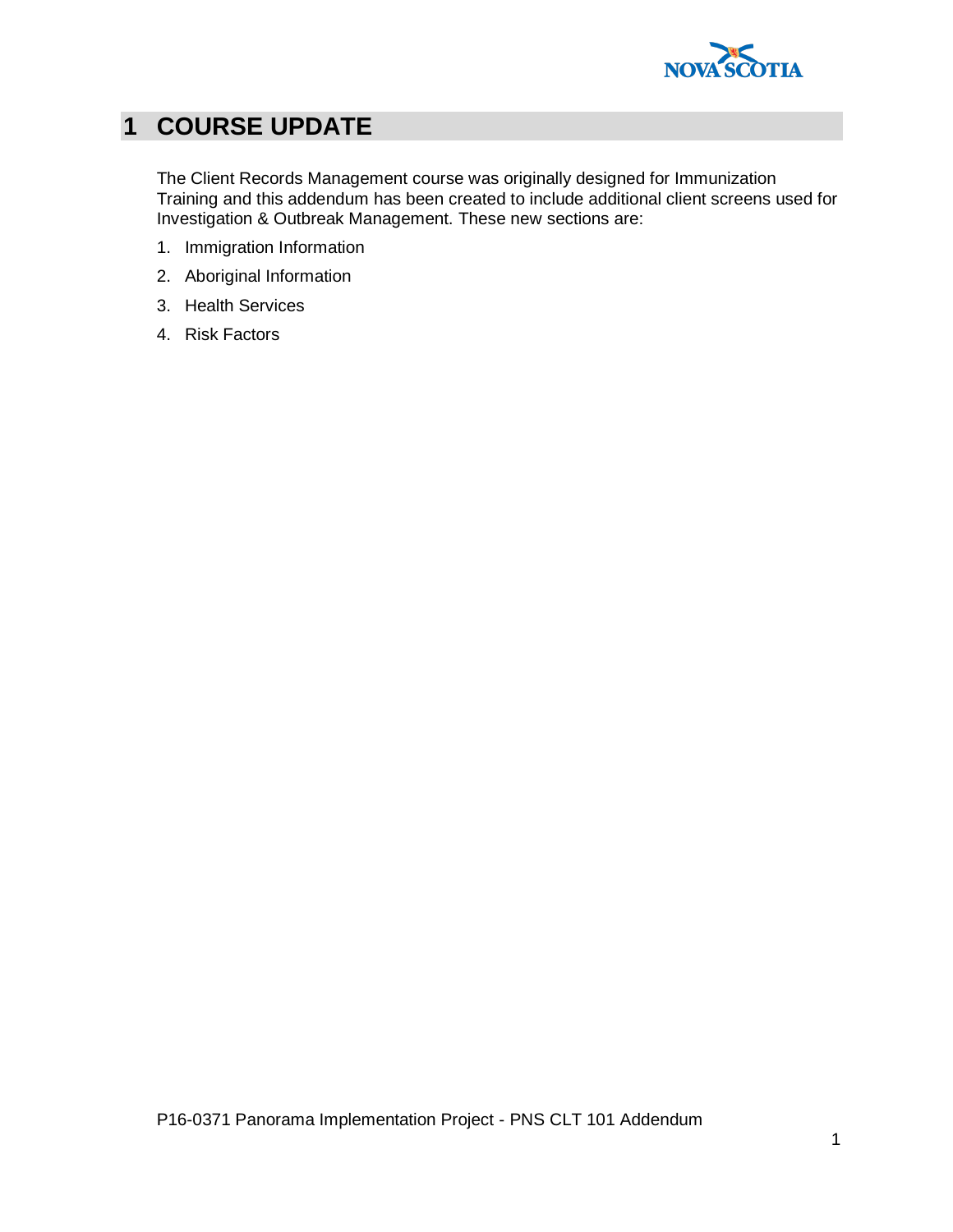

## <span id="page-5-0"></span>**2 IMMIGRATION INFORMATION**

The Immigration Information screen allows users to create and update immigration information related to a client. There are no Panorama mandatory fields on this screen which must be completed in order to save the record.

# <span id="page-5-1"></span>**2.1 Create Immigration Information Record**

- 1. After setting a client In Context, go to the **Left-Hand Navigation** menu.
- 2. Under the Client/Subject/Client Details section, click **Immigration Information**.

| - Client Details              |
|-------------------------------|
| <b>Client Demographics</b>    |
| Occupation/Education          |
| <b>Health Services</b>        |
| <b>Financial Assistance</b>   |
| <b>Aboriginal Information</b> |
| Immigration Information       |
| <b>Client Warnings</b>        |
| <b>Client Relationships</b>   |
| <b>Client Households</b>      |

The Immigration Information screen is displayed.

| <b>Immigration Information</b>                                         | ∝                                                                                   |  |
|------------------------------------------------------------------------|-------------------------------------------------------------------------------------|--|
| Citizen:<br>Yes No                                                     | <b>Date Citizenship Received:</b><br>m<br>yyyy/mm/dd                                |  |
| <b>Immigration File No:</b><br><b>Arrival Date:</b><br>區<br>yyyy/mm/dd | Date Immigration Form Received:<br><b>III</b><br>yyyy/mm/dd<br><b>Arrival Year:</b> |  |
| Immigration Status at Time of Arrival:<br>▼                            |                                                                                     |  |
| <b>Country Emigrated From:</b><br>$\overline{\phantom{a}}$             | <b>Country Last Resided:</b><br>$\overline{\phantom{a}}$                            |  |
| <b>Country Born in:</b><br>$\overline{\phantom{a}}$                    | <b>Province Born in:</b>                                                            |  |
| <b>Mother's Birth Country:</b><br>÷                                    | <b>Father's Birth Country:</b><br>$\mathbf{v}$                                      |  |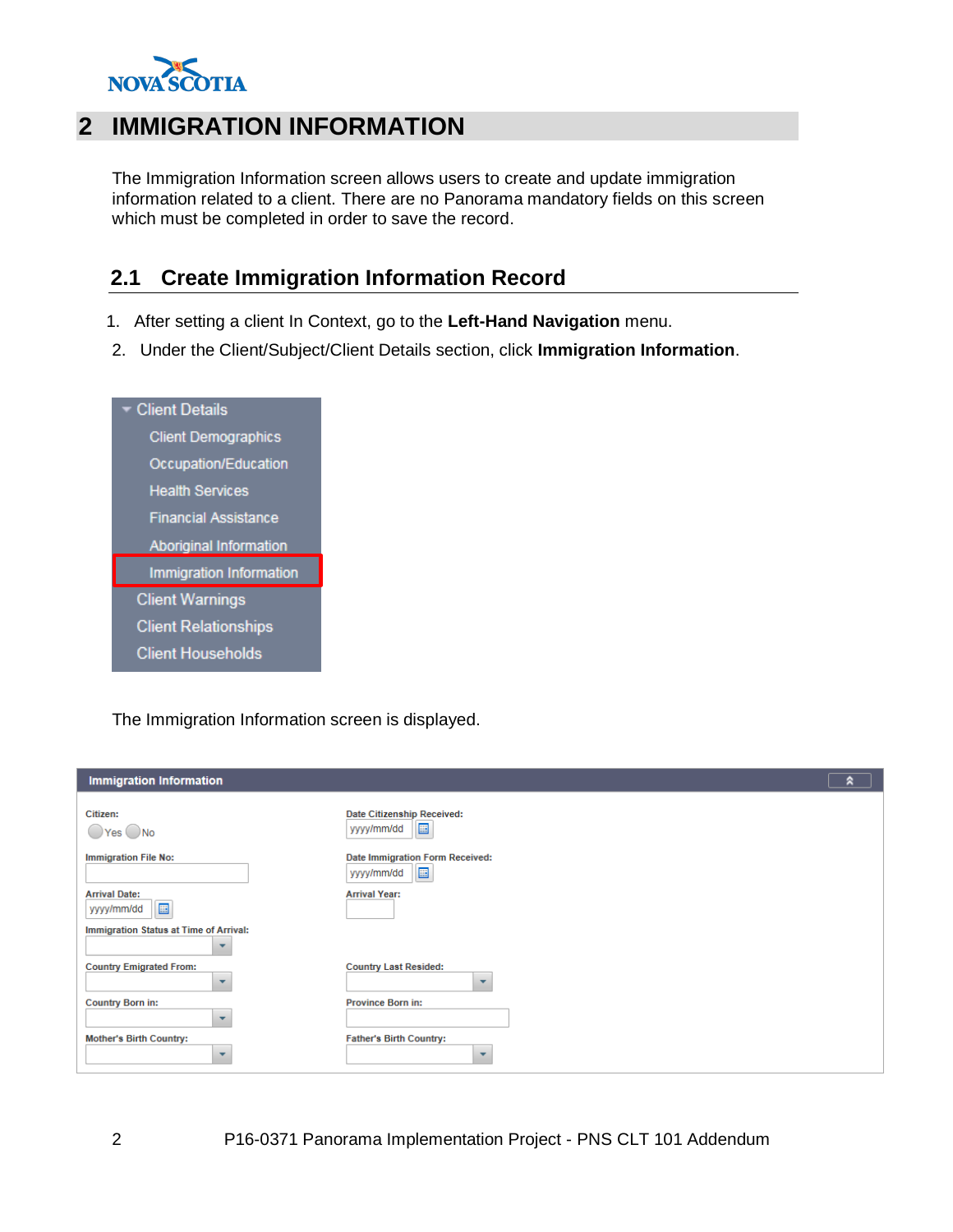

- 3. Select the appropriate radial button for **Citizen**.
- 4. Complete fields with available information.

**Note**: there are no Panorama mandatory fields on this screen.

5. Click **Save** button.

| <b>Immigration Information</b>                                                                |                                                                                  | Add to WQ | Save | <b>Reset</b> | e<br>$\overline{\mathbf{r}}$<br>log |
|-----------------------------------------------------------------------------------------------|----------------------------------------------------------------------------------|-----------|------|--------------|-------------------------------------|
| <b>Immigration Information</b>                                                                |                                                                                  |           |      |              | ∝                                   |
| Citizen:<br>$\odot$ Yes $\bigcirc$ No                                                         | <b>Date Citizenship Received:</b><br>囲<br>1990/04/01                             |           |      |              |                                     |
| <b>Immigration File No:</b><br>D4567                                                          | Date Immigration Form Received:<br>囲<br>2015/03/01                               |           |      |              |                                     |
| <b>Arrival Date:</b><br>噩<br>1991/07/31                                                       | <b>Arrival Year:</b>                                                             |           |      |              |                                     |
| <b>Immigration Status at Time of Arrival:</b><br>Landed Immigrant<br>$\overline{\phantom{a}}$ |                                                                                  |           |      |              |                                     |
| <b>Country Emigrated From:</b><br><b>United States</b><br>$\overline{\mathbf{v}}$             | <b>Country Last Resided:</b><br><b>United States</b><br>$\overline{\phantom{a}}$ |           |      |              |                                     |
| <b>Country Born in:</b><br><b>United States</b><br>$\mathbf{v}$                               | <b>Province Born in:</b>                                                         |           |      |              |                                     |
| <b>Mother's Birth Country:</b><br>Canada<br>$\blacktriangledown$                              | <b>Father's Birth Country:</b><br><b>United States</b><br>÷                      |           |      |              |                                     |

<span id="page-6-0"></span>A message will display indicating the record was successfully saved..

#### **2.2 Update Immigration Information Record**

- 1. With the client in context, navigate to the **Immigration Information** screen.
- 2. Update the relevant fields.
- 3. Click **Save** button.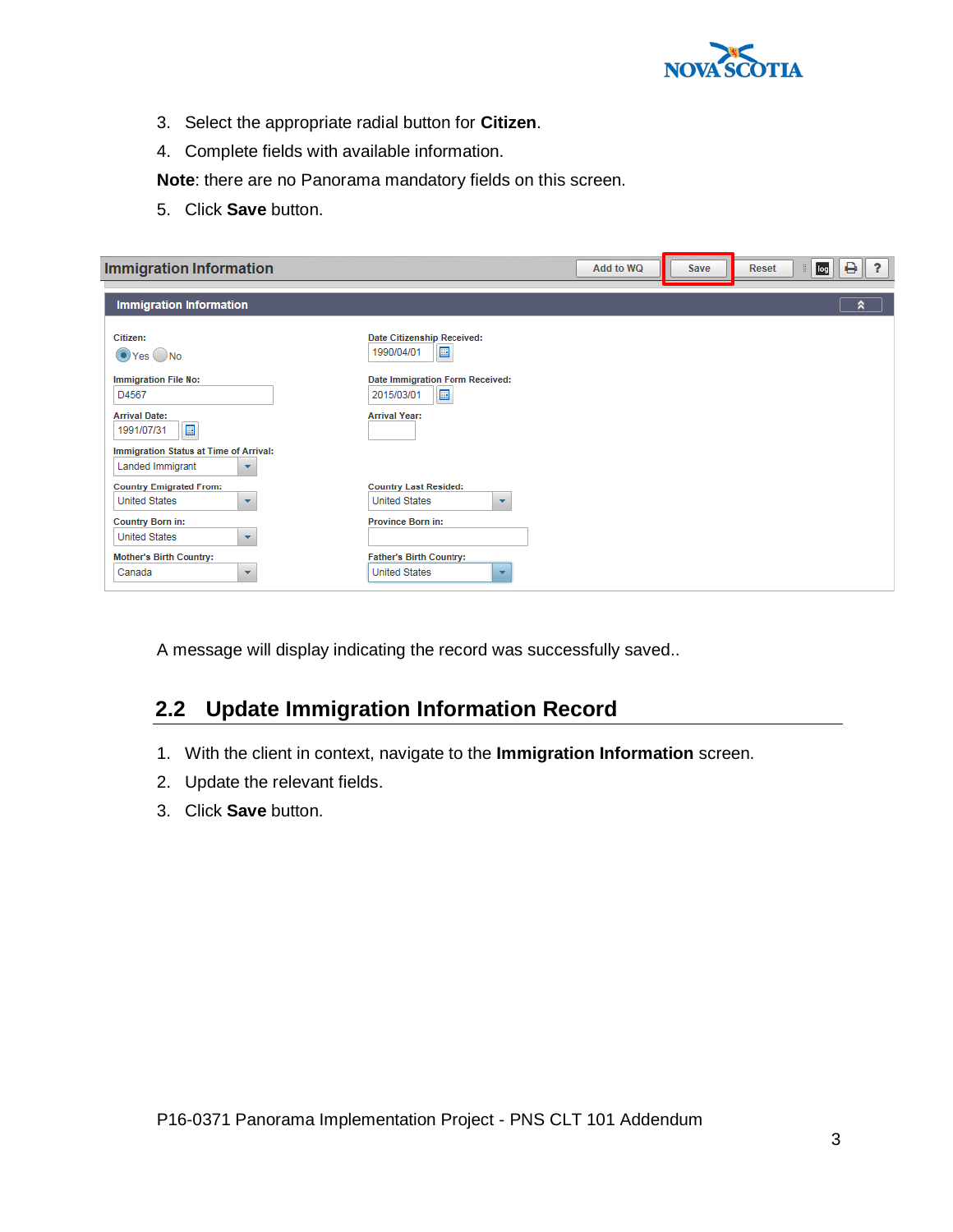

#### **Immigration Information**

| <b>Immigration Information</b>                                                                                                                                                                                                              | ₿<br>?<br>log<br>Add to WQ<br><b>Reset</b><br>$\ddot{a}$<br><b>Save</b>                                                                                                    |                                                      |
|---------------------------------------------------------------------------------------------------------------------------------------------------------------------------------------------------------------------------------------------|----------------------------------------------------------------------------------------------------------------------------------------------------------------------------|------------------------------------------------------|
| <b>Immigration Information</b>                                                                                                                                                                                                              |                                                                                                                                                                            | ∝                                                    |
| Citizen:<br>$\bigcirc$ Yes $\bigcirc$ No<br><b>Immigration File No:</b><br>D4567<br><b>Arrival Date:</b><br>$\overline{\mathbb{H}}$<br>1991/07/31<br>Immigration Status at Time of Arrival:<br>Landed Immigrant<br>$\overline{\phantom{a}}$ | <b>Date Citizenship Received:</b><br>E<br>1990/04/01<br>Date Immigration Form Received:<br>E<br>2015/03/01<br><b>Arrival Year:</b>                                         | Immigration information was successfully<br>updated. |
| <b>Country Emigrated From:</b><br><b>United States</b><br>$\overline{\phantom{a}}$<br><b>Country Born in:</b><br><b>United States</b><br>$\overline{\mathbf{v}}$<br><b>Mother's Birth Country:</b><br>Canada<br>÷                           | <b>Country Last Resided:</b><br>Virgin Islands, U.S.<br>$\overline{\mathbf{v}}$<br><b>Province Born in:</b><br><b>Father's Birth Country:</b><br><b>United States</b><br>÷ |                                                      |

A message will display indicating the record was successfully updated.

**Note**: There is no history table to track changes made to Immigration Information.

**Note**: Immigration Information records cannot be deleted.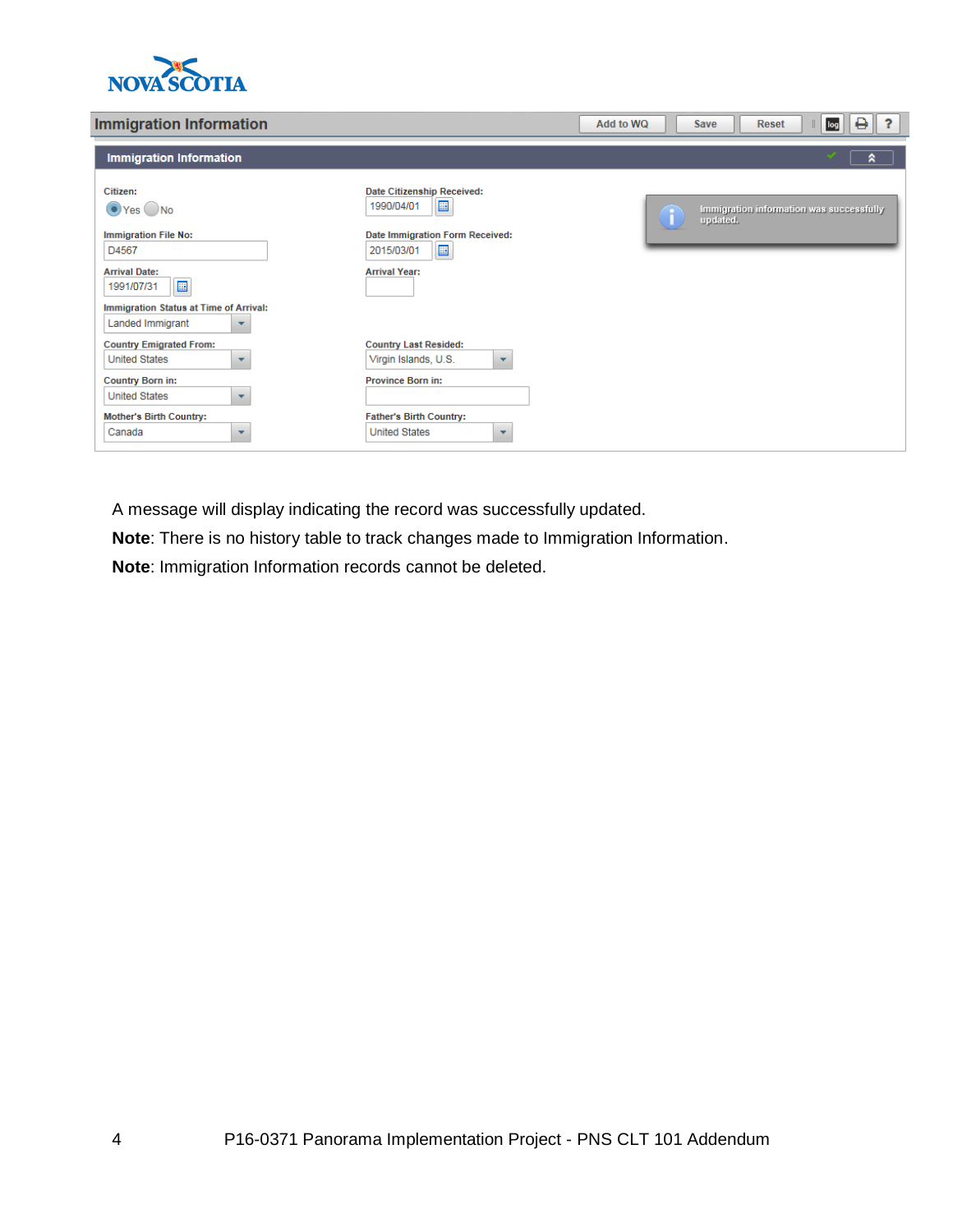

# <span id="page-8-0"></span>**3 ABORIGINAL INFORMATION**

The Aboriginal Information screen allows a user to create or update information related to a client's aboriginal status. There are no Panorama mandatory fields on this screen which must be completed in order to save the record.

#### <span id="page-8-1"></span>**3.1 Create Aboriginal Information Record**

- 1. After setting a client In Context, go to the **Left-Hand Navigation** menu.
- 2. Under the **Client/Subject/Client Details** section, click **Aboriginal Information**.



The **Aboriginal Information** screen is displayed.

| <b>Aboriginal Information</b>                                                                       |                                                                                 | я |
|-----------------------------------------------------------------------------------------------------|---------------------------------------------------------------------------------|---|
| <b>Self-identified Aboriginal:</b><br>$\overline{\phantom{a}}$<br><b>First Nations Status:</b><br>٠ | <b>Aboriginal Identity:</b><br>$\overline{\phantom{a}}$<br><b>DIAND Number:</b> |   |
| <b>Band of Origin:</b>                                                                              | Band:                                                                           |   |
| <b>Aboriginal Organization:</b><br>Q<br>e.g. Organization Display Name                              |                                                                                 |   |
| <b>Aboriginal Information History</b>                                                               |                                                                                 | ଛ |

3. Complete the fields with the available information.

**Note**: there are no Panorama mandatory fields on this screen.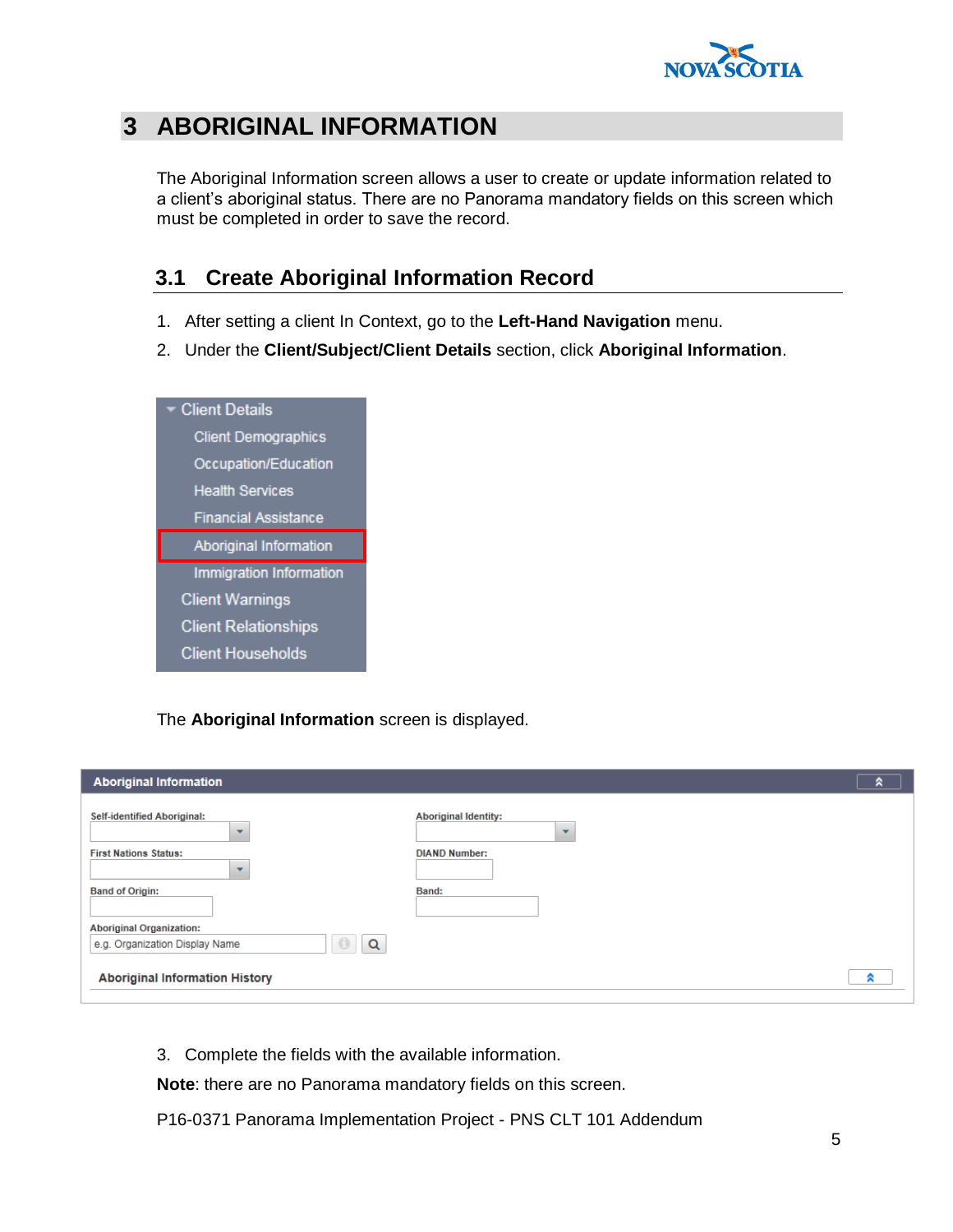

Ö **Tip**: Band of Origin and Band are auto-complete fields. A selection of options will appear when typing the response – select the appropriate value from the list.

4. Click **Save** button.

| <b>Aboriginal Information</b>                                     |                                                                                              |                                                     |                         | Add to WQ                                                                                       | Save | <b>Reset</b> | log                                            | $\overline{\mathbf{r}}$<br>₿. |
|-------------------------------------------------------------------|----------------------------------------------------------------------------------------------|-----------------------------------------------------|-------------------------|-------------------------------------------------------------------------------------------------|------|--------------|------------------------------------------------|-------------------------------|
|                                                                   |                                                                                              |                                                     |                         |                                                                                                 |      |              |                                                | <b>Active</b>                 |
| <b>Client ID:</b><br>$\bullet$<br><u>ле</u><br>205                | Name(Last, First Middle)/Gender:<br>Grape, Red / Male                                        |                                                     |                         | <b>Health Card No:</b>                                                                          |      |              | Date of Birth / Age:<br>1982 Jul 01 / 36 years |                               |
| <b>Phone Number:</b><br>$-(-)$                                    | <b>Jurisdiction Info:</b><br>Department of Health and Wellness, Nova Scotia Health Authority |                                                     |                         | <b>Additional ID Type / Additional ID:</b><br>Provincial health service provider identifier / - |      |              |                                                |                               |
| <b>Aboriginal Information</b>                                     |                                                                                              |                                                     |                         |                                                                                                 |      |              |                                                | ຂ                             |
| <b>Self-identified Aboriginal:</b><br>Yes                         | $\overline{\phantom{a}}$                                                                     | <b>Aboriginal Identity:</b><br><b>First Nations</b> | $\overline{\mathbf{v}}$ |                                                                                                 |      |              |                                                |                               |
| <b>First Nations Status:</b><br>Off reserve                       | $\overline{\phantom{a}}$                                                                     | <b>DIAND Number:</b><br>1234567891                  |                         |                                                                                                 |      |              |                                                |                               |
| <b>Band of Origin:</b><br>Millbrook - We'kopekwitk                |                                                                                              | Band:<br>Millbrook - We'kopekwitk                   |                         |                                                                                                 |      |              |                                                |                               |
| <b>Aboriginal Organization:</b><br>e.g. Organization Display Name | Q                                                                                            |                                                     |                         |                                                                                                 |      |              |                                                |                               |
| <b>Aboriginal Information History</b>                             |                                                                                              |                                                     |                         |                                                                                                 |      |              |                                                | R                             |

A message will display indicating the record was successfully saved.

The record now appears in the **Aboriginal Information History** table, the **Effective From** date of the record defaults to the current date.

|                                                                         | <b>Aboriginal Information</b>                                     |                            |                  |                                                                                 |                                   |                       |                     |
|-------------------------------------------------------------------------|-------------------------------------------------------------------|----------------------------|------------------|---------------------------------------------------------------------------------|-----------------------------------|-----------------------|---------------------|
| <b>Self-identified Aboriginal:</b><br>Yes<br>$\overline{\phantom{a}}$   |                                                                   |                            |                  | <b>Aboriginal Identity:</b><br><b>First Nations</b><br>$\overline{\phantom{a}}$ |                                   |                       |                     |
| <b>First Nations Status:</b><br>Off reserve<br>$\overline{\phantom{a}}$ |                                                                   |                            |                  | <b>DIAND Number:</b><br>1234567891                                              |                                   |                       |                     |
| <b>Band of Origin:</b>                                                  | Millbrook - We'kopekwitk                                          |                            | Band:            | Millbrook - We'kopekwitk                                                        |                                   |                       |                     |
|                                                                         | <b>Aboriginal Organization:</b><br>e.g. Organization Display Name |                            | Q                |                                                                                 |                                   |                       |                     |
| ✔<br><b>Aboriginal Information History</b><br>ଛ                         |                                                                   |                            |                  |                                                                                 |                                   |                       |                     |
| $\boxdot$                                                               | Self-identified<br>Aboriginal                                     | <b>Aboriginal Identity</b> | <b>FN Status</b> | DIAND#                                                                          | <b>Aboriginal</b><br>Organization | <b>Effective From</b> | <b>Effective To</b> |
| $\mathbf o$                                                             | Yes                                                               | <b>First Nations</b>       | Off reserve      | 1234567891                                                                      |                                   | 2018 Jul 19           |                     |
| Total: 1                                                                |                                                                   |                            |                  | 1                                                                               |                                   |                       | 10<br>$\checkmark$  |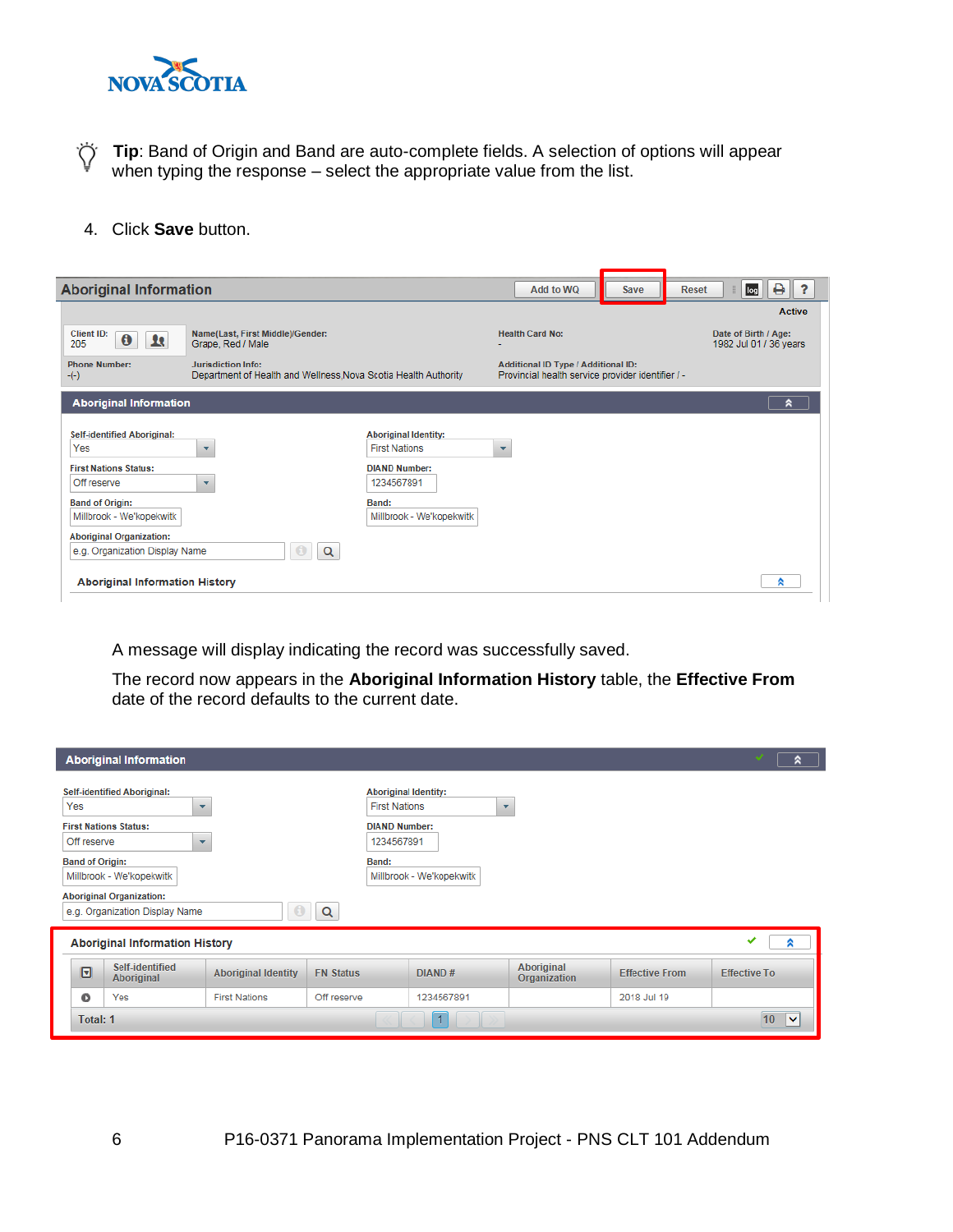

#### <span id="page-10-0"></span>**3.2 Update Aboriginal Information Record**

- 1. With the client in context, navigate to the **Aboriginal Information** screen.
- 2. Update the relevant fields.
- 3. Click **Save** button.

A message will display indicating the record was successfully updated.

The new record is added to the history table, the **Effective From** date defaults to the current date. The previous record's **Effective To** date defaults to the current date.

| <b>Aboriginal Information</b><br>ຂ |                                                                                                                                                                                                                                                                                                                                                                                          |                            |                  |            |                                   |                       |                     |  |
|------------------------------------|------------------------------------------------------------------------------------------------------------------------------------------------------------------------------------------------------------------------------------------------------------------------------------------------------------------------------------------------------------------------------------------|----------------------------|------------------|------------|-----------------------------------|-----------------------|---------------------|--|
| Yes                                | <b>Self-identified Aboriginal:</b><br><b>Aboriginal Identity:</b><br><b>First Nations</b><br>÷<br>$\overline{\phantom{a}}$<br><b>First Nations Status:</b><br><b>DIAND Number:</b><br>1234567891<br>On reserve<br>÷<br><b>Band of Origin:</b><br>Band:<br>Millbrook - We'kopekwitk<br>Millbrook - We'kopekwitk<br><b>Aboriginal Organization:</b><br>Q<br>e.g. Organization Display Name |                            |                  |            |                                   |                       |                     |  |
|                                    | <b>Aboriginal Information History</b>                                                                                                                                                                                                                                                                                                                                                    |                            |                  |            |                                   |                       | ✔<br>R              |  |
| $\boldsymbol{\Xi}$                 | Self-identified<br>Aboriginal                                                                                                                                                                                                                                                                                                                                                            | <b>Aboriginal Identity</b> | <b>FN Status</b> | DIAND#     | <b>Aboriginal</b><br>Organization | <b>Effective From</b> | <b>Effective To</b> |  |
| o                                  | Yes                                                                                                                                                                                                                                                                                                                                                                                      | <b>First Nations</b>       | On reserve       | 1234567891 |                                   | 2018 Jul 19           |                     |  |
| o                                  | Yes                                                                                                                                                                                                                                                                                                                                                                                      | <b>First Nations</b>       | Off reserve      | 1234567891 |                                   | 2018 Jul 19           | 2018 Jul 19         |  |
| Total: 2                           |                                                                                                                                                                                                                                                                                                                                                                                          |                            |                  |            |                                   |                       | 10<br>∣∨            |  |

**Note**: Aboriginal Information records **cannot** be deleted.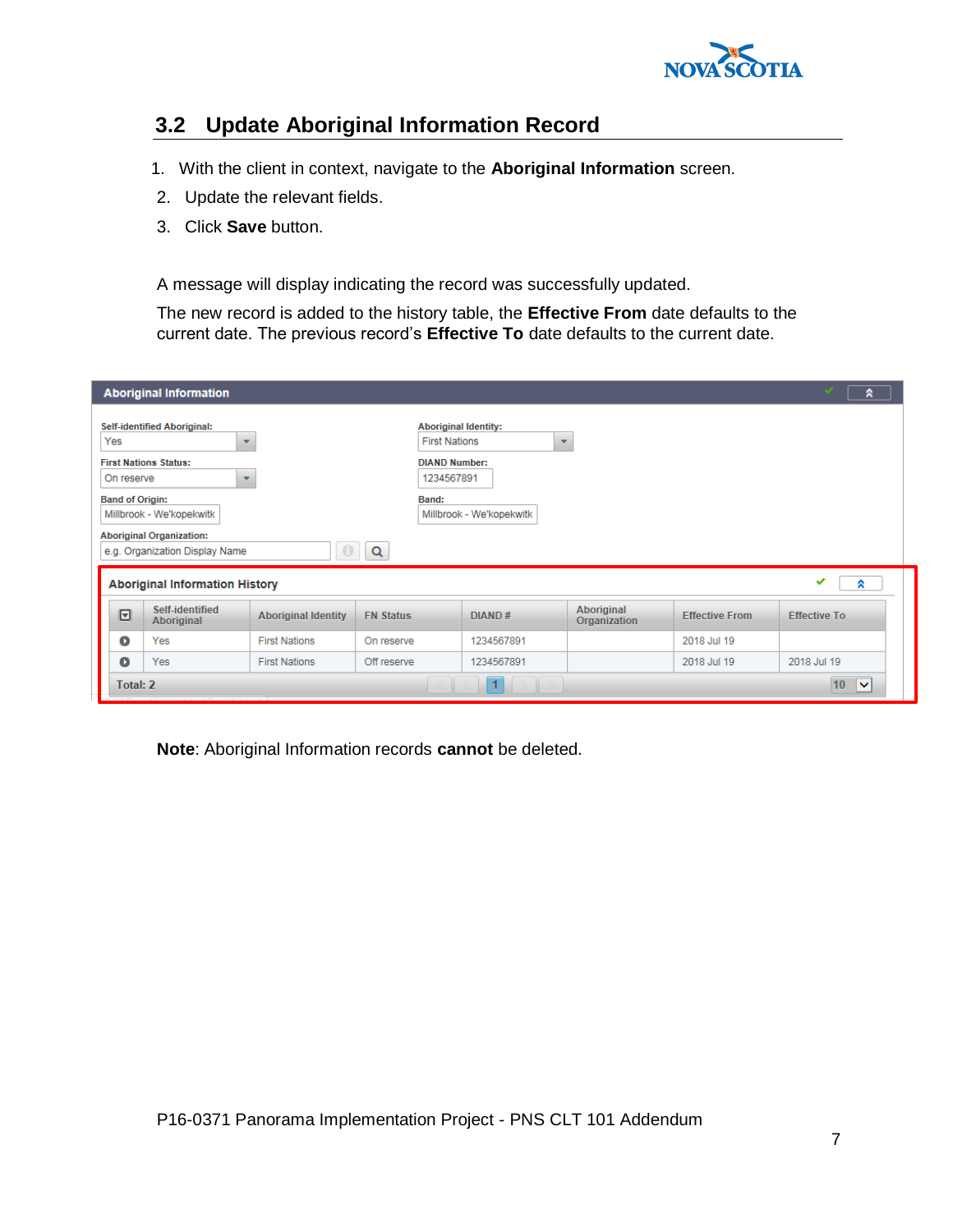

# <span id="page-11-0"></span>**4 HEALTH SERVICES**

This page allows users to create and update the health services information related to a client. This includes the providers associated to the client and the service delivery locations associated to the client.

A client **must** be in context to access this screen.

**Note**: the Service Delivery Location modal will not be used in Nova Scotia.

- 1. After setting a client In Context, go to the **Left-Hand Navigation** menu.
- 2. Under the **Client/Subject** section, click **Health Services**.



#### The **Health Service Information** screen is displayed.

| <b>Health Service Information</b>      |                                                                                              | Add to WQ<br><b>Save</b>                                                                        | е<br>log<br><b>Reset</b>                       |  |  |
|----------------------------------------|----------------------------------------------------------------------------------------------|-------------------------------------------------------------------------------------------------|------------------------------------------------|--|--|
|                                        |                                                                                              |                                                                                                 | <b>Active</b>                                  |  |  |
| Client ID:<br>$\mathbf 0$<br>Ωŧ<br>204 | Name(Last, First Middle)/Gender:<br>Grape, Green / Male                                      | <b>Health Card No:</b>                                                                          | Date of Birth / Age:<br>1988 Jul 01 / 30 years |  |  |
| <b>Phone Number:</b><br>$-(-)$         | <b>Jurisdiction Info:</b><br>Department of Health and Wellness, Nova Scotia Health Authority | <b>Additional ID Type / Additional ID:</b><br>Provincial health service provider identifier / - |                                                |  |  |
| <b>Health Service Providers</b>        |                                                                                              |                                                                                                 | ຂ                                              |  |  |
| To create a new record click Add.      |                                                                                              |                                                                                                 | Add                                            |  |  |
| <b>Service Delivery Locations</b>      |                                                                                              |                                                                                                 |                                                |  |  |
| To create a new record click Add.      |                                                                                              |                                                                                                 |                                                |  |  |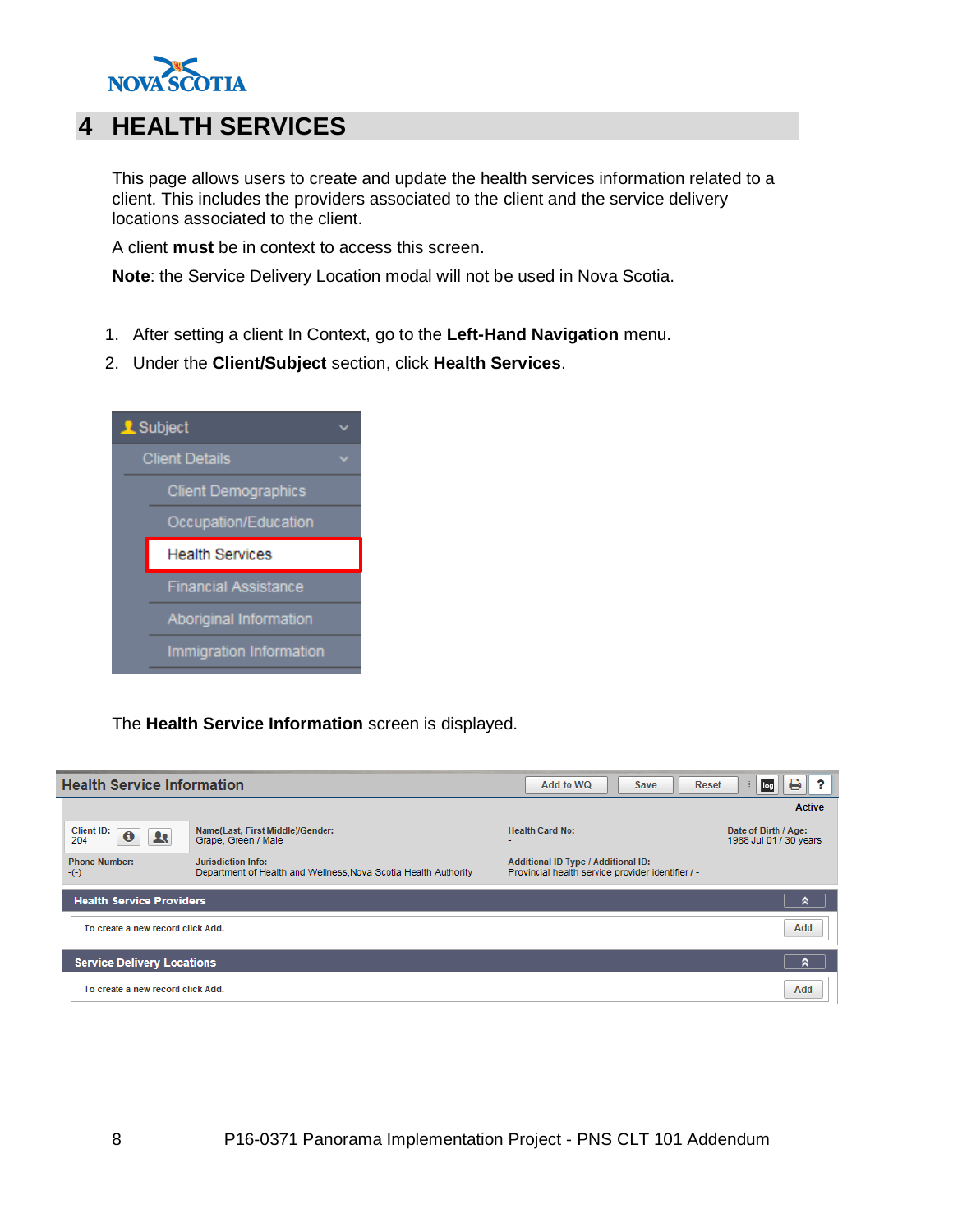

## <span id="page-12-0"></span>**4.1 Add a Health Service Provider**

1. Click **Add** button.

| <b>Health Service Information</b>          |                                                                                              | Add to WQ<br><b>Save</b>                                                                        | 0<br>?<br>log<br><b>Reset</b>                  |
|--------------------------------------------|----------------------------------------------------------------------------------------------|-------------------------------------------------------------------------------------------------|------------------------------------------------|
|                                            |                                                                                              |                                                                                                 | <b>Active</b>                                  |
| Client ID:<br>$\boldsymbol{\theta}$<br>204 | Name(Last, First Middle)/Gender:<br>Grape, Green / Male                                      | <b>Health Card No:</b><br>۰                                                                     | Date of Birth / Age:<br>1988 Jul 01 / 30 years |
| <b>Phone Number:</b><br>$-(-)$             | <b>Jurisdiction Info:</b><br>Department of Health and Wellness, Nova Scotia Health Authority | <b>Additional ID Type / Additional ID:</b><br>Provincial health service provider identifier / - |                                                |
| <b>Health Service Providers</b>            |                                                                                              |                                                                                                 | R                                              |
| To create a new record click Add.          |                                                                                              |                                                                                                 | Add                                            |
| <b>Service Delivery Locations</b>          |                                                                                              |                                                                                                 | $\hat{z}$                                      |
| To create a new record click Add.          |                                                                                              |                                                                                                 | Add                                            |

#### The **Add Provider Modal** is displayed.

2. Search and select **Indexed Provider** using the **Advanced Search** button.

| * Provider:                             |                   |
|-----------------------------------------|-------------------|
| Indexed:                                |                   |
| (e) e.g. Provider Last Name, First Name | $\theta$ $\alpha$ |

The **Provider Advanced Search** screen is displayed.

**Note: Do not use** the type-ahead search function – Panorama will not save the record when that type of search is completed.

3. Enter search criteria and click **Search** button.

The search results are displayed in the table below.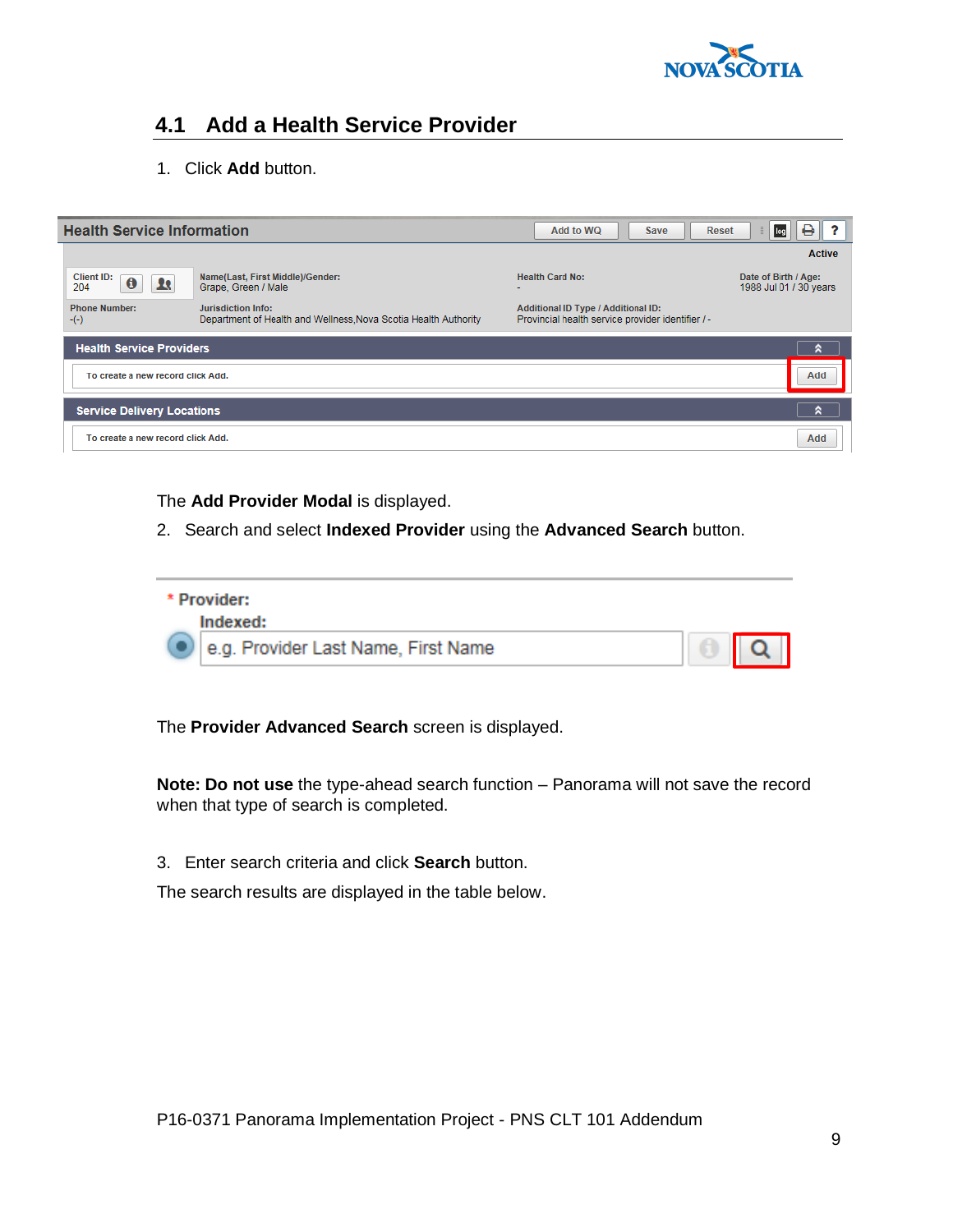

|                              | ×<br><b>Provider Advanced Search</b> |                         |                                 |                         |                          |                                                                                        |  |  |  |  |
|------------------------------|--------------------------------------|-------------------------|---------------------------------|-------------------------|--------------------------|----------------------------------------------------------------------------------------|--|--|--|--|
|                              |                                      |                         |                                 |                         |                          | Include Inactive                                                                       |  |  |  |  |
| <b>Last Name:</b>            |                                      | <b>First Name:</b>      |                                 | Role:                   |                          |                                                                                        |  |  |  |  |
| drake                        |                                      |                         |                                 |                         |                          | ▼                                                                                      |  |  |  |  |
| <b>SDL Name:</b>             |                                      | <b>Identifier Type:</b> |                                 |                         | <b>Identifier Value:</b> |                                                                                        |  |  |  |  |
|                              |                                      |                         |                                 | $\overline{\mathbf{v}}$ |                          |                                                                                        |  |  |  |  |
| <b>Province / Territory:</b> | City / Town:                         |                         |                                 |                         |                          |                                                                                        |  |  |  |  |
| Last Name $\Leftrightarrow$  | First Name A                         | Role $\Leftrightarrow$  | <b>Professional Status</b><br>≎ |                         | Telephone $\diamond$     | <b>Search</b><br><b>Reset</b><br><b>Service Delivery</b><br>Location $\Leftrightarrow$ |  |  |  |  |
| <b>DRAKE</b>                 | <b>MARY</b>                          | <b>Registered Nurse</b> | Active                          | CRNNS RN ID:22197       | 902-270-4700 x2          |                                                                                        |  |  |  |  |
| <b>DRAKE</b>                 | Wendy                                | <b>Medical Doctor</b>   | Active                          | <b>CPSNS ID:11416</b>   | 902-869-6101             |                                                                                        |  |  |  |  |
| Total: 2                     |                                      |                         |                                 |                         |                          | 10 <sup>1</sup><br>$\overline{\mathbf{v}}$                                             |  |  |  |  |
|                              |                                      |                         |                                 |                         |                          |                                                                                        |  |  |  |  |

- 4. Select Provider to be added to the record.
- 5. Enter **Effective Date**.
- 6. Click **Apply** button.

| <b>Health Service Providers</b>                                                                                                                                       |              | ⋩            |  |
|-----------------------------------------------------------------------------------------------------------------------------------------------------------------------|--------------|--------------|--|
| <b>Add Provider</b><br><b>Apply</b>                                                                                                                                   | <b>Reset</b> | ₿.<br>l ×    |  |
| * Provider:<br>Indexed:<br>DRAKE, MARY LEE, Registered Nurse<br>$\bf \bm \theta$<br>Q<br>$\left( \begin{array}{c} \bullet \end{array} \right)$<br>Non-Indexed:<br>Add |              |              |  |
| <b>Effective From:</b><br>To:<br>E<br>yyyy/mm/dd<br>yyyy/mm/dd                                                                                                        | <b>Apply</b> | <b>Reset</b> |  |

The Provider is added to the factory table.

7. Click **Save** button.

The system responds with a message that the record was saved.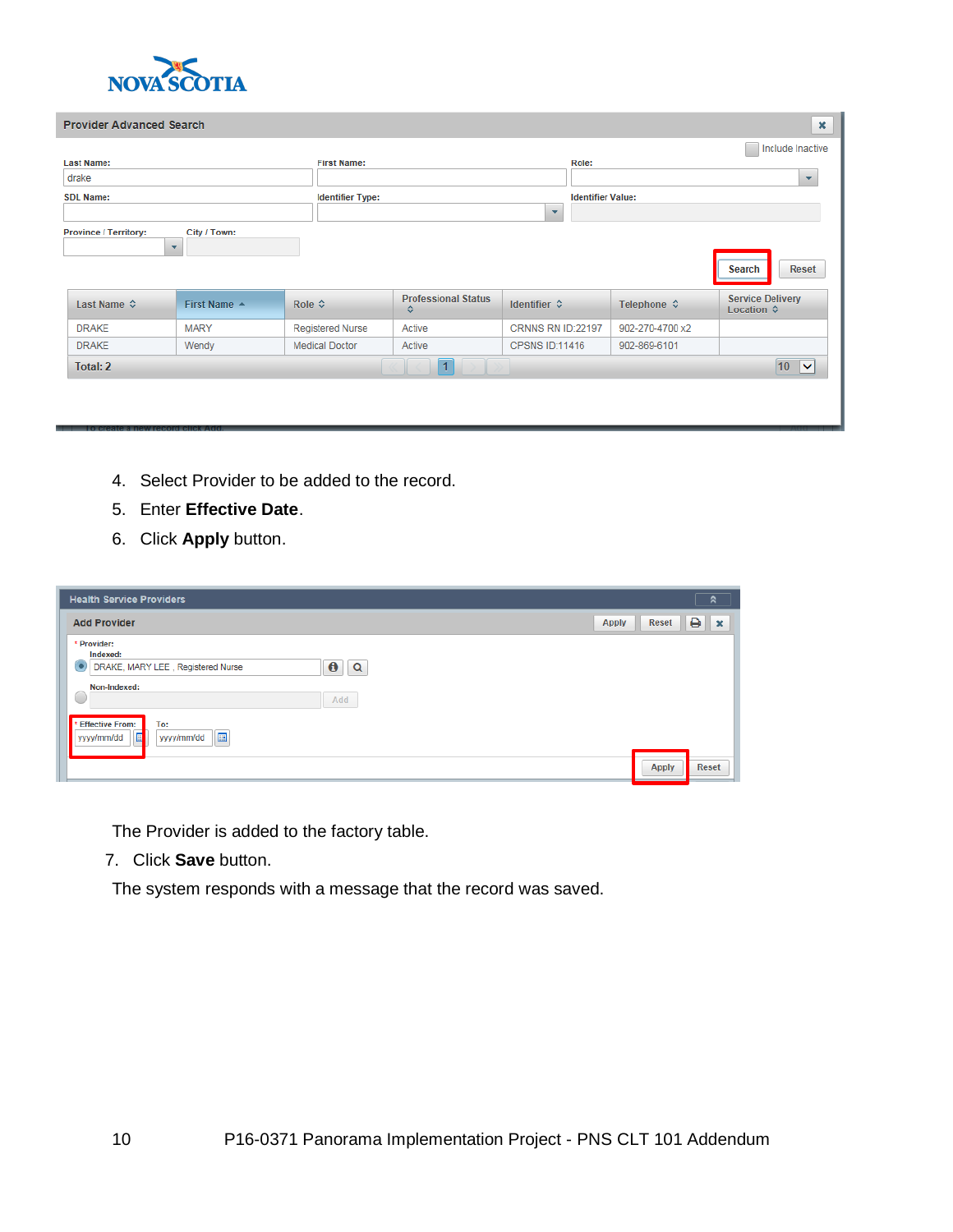

|                                |             | <b>Health Service Information</b> |                                                         |                                                                 |                        |                          | Add to WQ                                                                                       | <b>Save</b> | <b>Reset</b>                                   | ₿<br>log<br>$\cdot$ ?           |  |
|--------------------------------|-------------|-----------------------------------|---------------------------------------------------------|-----------------------------------------------------------------|------------------------|--------------------------|-------------------------------------------------------------------------------------------------|-------------|------------------------------------------------|---------------------------------|--|
|                                |             |                                   |                                                         |                                                                 |                        |                          |                                                                                                 |             |                                                | <b>Active</b>                   |  |
| Client ID:<br>204              | $\mathbf 0$ | я                                 | Name(Last, First Middle)/Gender:<br>Grape, Green / Male |                                                                 |                        | $\overline{\phantom{a}}$ | <b>Health Card No:</b>                                                                          |             | Date of Birth / Age:<br>1988 Jul 01 / 30 years |                                 |  |
| <b>Phone Number:</b><br>$-(-)$ |             |                                   | <b>Jurisdiction Info:</b>                               | Department of Health and Wellness, Nova Scotia Health Authority |                        |                          | <b>Additional ID Type / Additional ID:</b><br>Provincial health service provider identifier / - |             |                                                |                                 |  |
|                                |             | <b>Health Service Providers</b>   |                                                         |                                                                 |                        |                          |                                                                                                 |             |                                                | $\hat{z}$                       |  |
|                                |             |                                   |                                                         |                                                                 |                        |                          |                                                                                                 |             |                                                | Add                             |  |
| Update                         |             | <b>Delete</b>                     | <b>Clear Preferred</b>                                  | <b>Set Preferred</b>                                            |                        |                          |                                                                                                 |             |                                                |                                 |  |
|                                | Ð           | Provider $\triangle$              |                                                         | <b>Phone Number ↓</b>                                           | Effective From $\star$ |                          | Effective To ☆                                                                                  |             | Preferred *                                    |                                 |  |
|                                | ⊕           | DRAKE, Wendy                      | Tamara , Medical Doctor,                                | workplace: 902-869-6101                                         | 2018 Aug 20            |                          |                                                                                                 |             |                                                |                                 |  |
| <b>Total: 1</b>                |             |                                   |                                                         |                                                                 |                        |                          |                                                                                                 |             |                                                | 10 <sup>1</sup><br>$\checkmark$ |  |

## <span id="page-14-0"></span>**4.2 Set Preferred Provider**

If more than one provider is listed, a preferred provider can be set.

- 1. Select **Provider**.
- 2. Click **Set Preferred** button.

|                                                      |           | <b>Health Service Providers</b>         |                         |                  |                       | R                                          |
|------------------------------------------------------|-----------|-----------------------------------------|-------------------------|------------------|-----------------------|--------------------------------------------|
|                                                      |           |                                         |                         |                  |                       | Add                                        |
|                                                      | Update    | <b>Delete</b><br><b>Clear Preferred</b> | <b>Set Preferred</b>    |                  |                       |                                            |
|                                                      | B         | Provider $\triangle$                    | <b>Phone Number ↔</b>   | Effective From ▼ | <b>Effective To ☆</b> | Preferred $\blacktriangledown$             |
|                                                      | $\boxdot$ | DRAKE, Wendy<br>Tamara ,Medical Doctor, | workplace: 902-869-6101 | 2018 Aug 20      |                       |                                            |
| WILLIAMS, Alicia Gail<br>⊕<br>Howe , Medical Doctor, |           |                                         | workplace: 902-473-1234 | 2018 Jun 01      |                       |                                            |
| Total: 2                                             |           |                                         |                         |                  |                       | 10 <sub>1</sub><br>$\overline{\mathsf{v}}$ |

A checkbox appears in the Preferred Column.

3. Click **Save** button

| <b>Health Service Providers</b><br>$\hat{z}$ |                                                                    |                                          |                         |                  |                       |                      |  |  |  |  |  |
|----------------------------------------------|--------------------------------------------------------------------|------------------------------------------|-------------------------|------------------|-----------------------|----------------------|--|--|--|--|--|
|                                              |                                                                    |                                          |                         |                  |                       | Add                  |  |  |  |  |  |
|                                              | <b>Clear Preferred</b><br><b>Delete</b><br>Set Preferred<br>Update |                                          |                         |                  |                       |                      |  |  |  |  |  |
|                                              | Ð                                                                  | Provider $\triangle$                     | <b>Phone Number ☆</b>   | Effective From ▼ | <b>Effective To ☆</b> | Preferred $\sqrt{*}$ |  |  |  |  |  |
|                                              | ⊕                                                                  | DRAKE, Wendy<br>Tamara , Medical Doctor, | workplace: 902-869-6101 | 2018 Aug 20      |                       | $\checkmark$         |  |  |  |  |  |
| C                                            | WILLIAMS, Alicia Gail<br>$\mathbf{F}$<br>Howe , Medical Doctor,    |                                          | workplace: 902-473-1234 | 2018 Jun 01      |                       |                      |  |  |  |  |  |
| Total: 2                                     |                                                                    |                                          |                         |                  |                       | 10<br>$\checkmark$   |  |  |  |  |  |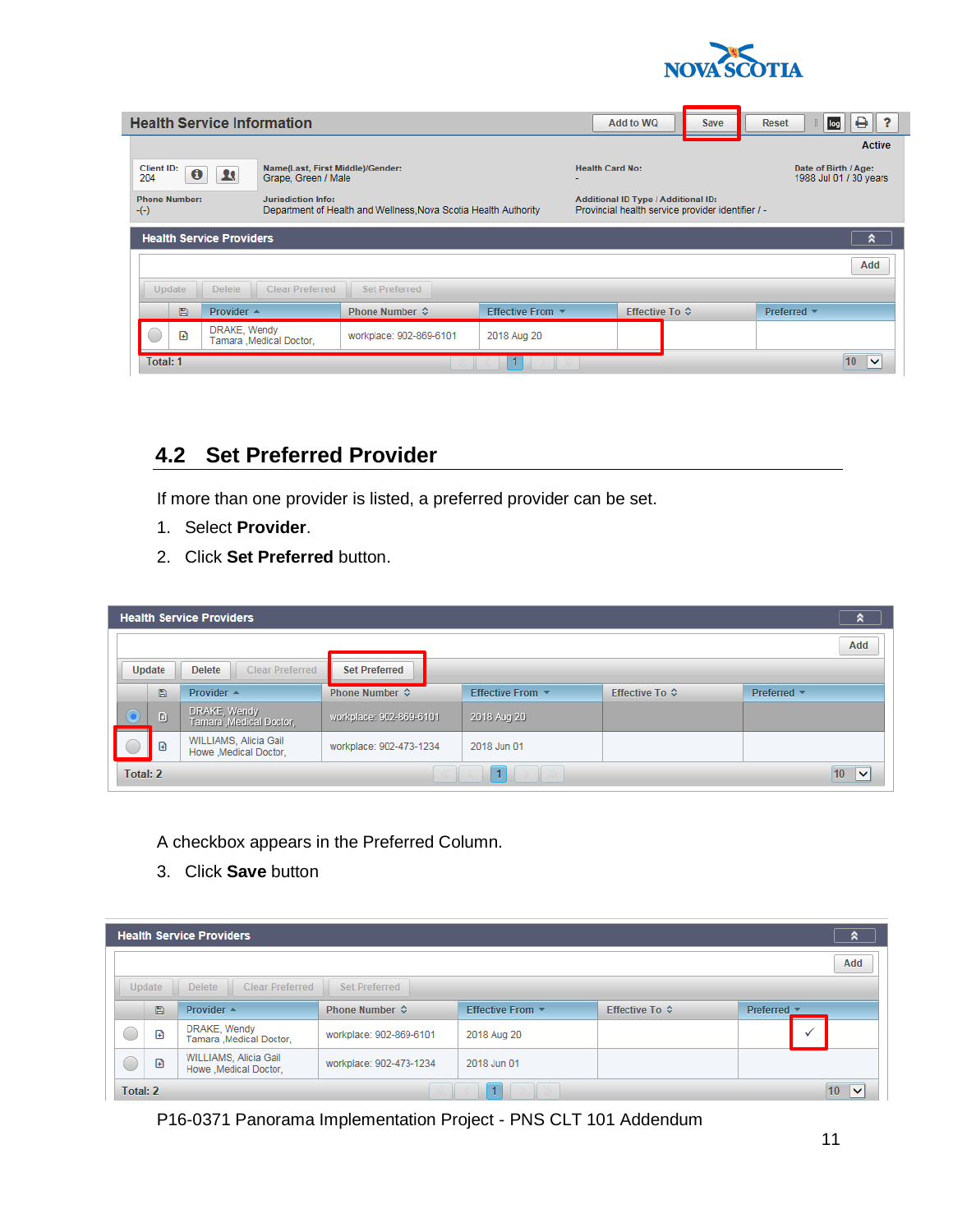

#### <span id="page-15-0"></span>**4.3 Clear Preferred Provider**

- 1. Select **Provider**.
- 2. Click **Clear Preferred** button.
- 3. Click **Save** button

|                                |           | <b>Health Service Providers</b> |                                                 |                         |                  |                       | A.               |  |  |  |  |
|--------------------------------|-----------|---------------------------------|-------------------------------------------------|-------------------------|------------------|-----------------------|------------------|--|--|--|--|
| Add                            |           |                                 |                                                 |                         |                  |                       |                  |  |  |  |  |
|                                | Update    | <b>Delete</b>                   | <b>Clear Preferred</b>                          | Set Preferred           |                  |                       |                  |  |  |  |  |
|                                | Ð         | Provider $\rightarrow$          |                                                 | <b>Phone Number ☆</b>   | Effective From ▼ | <b>Effective To ☆</b> | Preferred $\sim$ |  |  |  |  |
|                                | $\boxdot$ | DRAKE, Wendy                    | Tamara , Medical Doctor,                        | workplace: 902-869-6101 | 2018 Aug 20      |                       | Ø                |  |  |  |  |
|                                | 田         |                                 | WILLIAMS, Alicia Gail<br>Howe , Medical Doctor, | workplace: 902-473-1234 | 2018 Jun 01      |                       |                  |  |  |  |  |
| Total: 2<br>10<br>$\checkmark$ |           |                                 |                                                 |                         |                  |                       |                  |  |  |  |  |

#### <span id="page-15-1"></span>**4.4 Delete Provider**

- 1. Select **Provider**.
- 2. Click **Delete** button.
- 3. Click **Save** button.

|                                     |                                                                    | <b>Health Service Providers</b>                 |                          |                         |                        |                       | $\hat{z}$                      |  |  |  |
|-------------------------------------|--------------------------------------------------------------------|-------------------------------------------------|--------------------------|-------------------------|------------------------|-----------------------|--------------------------------|--|--|--|
|                                     |                                                                    |                                                 |                          |                         |                        |                       | Add                            |  |  |  |
|                                     | <b>Delete</b><br>Update<br>Set Preferred<br><b>Clear Preferred</b> |                                                 |                          |                         |                        |                       |                                |  |  |  |
|                                     | Ð                                                                  | <b>Provider <math>\triangle</math></b>          |                          | Phone Number ☆          | Effective From $\star$ | <b>Effective To ☆</b> | Preferred $\blacktriangledown$ |  |  |  |
|                                     | E)                                                                 | DRAKE, Wendy                                    | Tamara , Medical Doctor, | workplace: 902-869-6101 | 2018 Aug 20            |                       | M                              |  |  |  |
|                                     | ⊕                                                                  | WILLIAMS, Alicia Gail<br>Howe , Medical Doctor, |                          | workplace: 902-473-1234 | 2018 Jun 01            |                       |                                |  |  |  |
| Total: 2<br>1<br>10<br>$\checkmark$ |                                                                    |                                                 |                          |                         |                        |                       |                                |  |  |  |

**Tip**: Instead of deleting a provider, an Effective To date can be added to the provider [Select **Provider** > Click **Update** button >Add **Effective To** date]. This will maintain a complete list of providers associated with the client over time.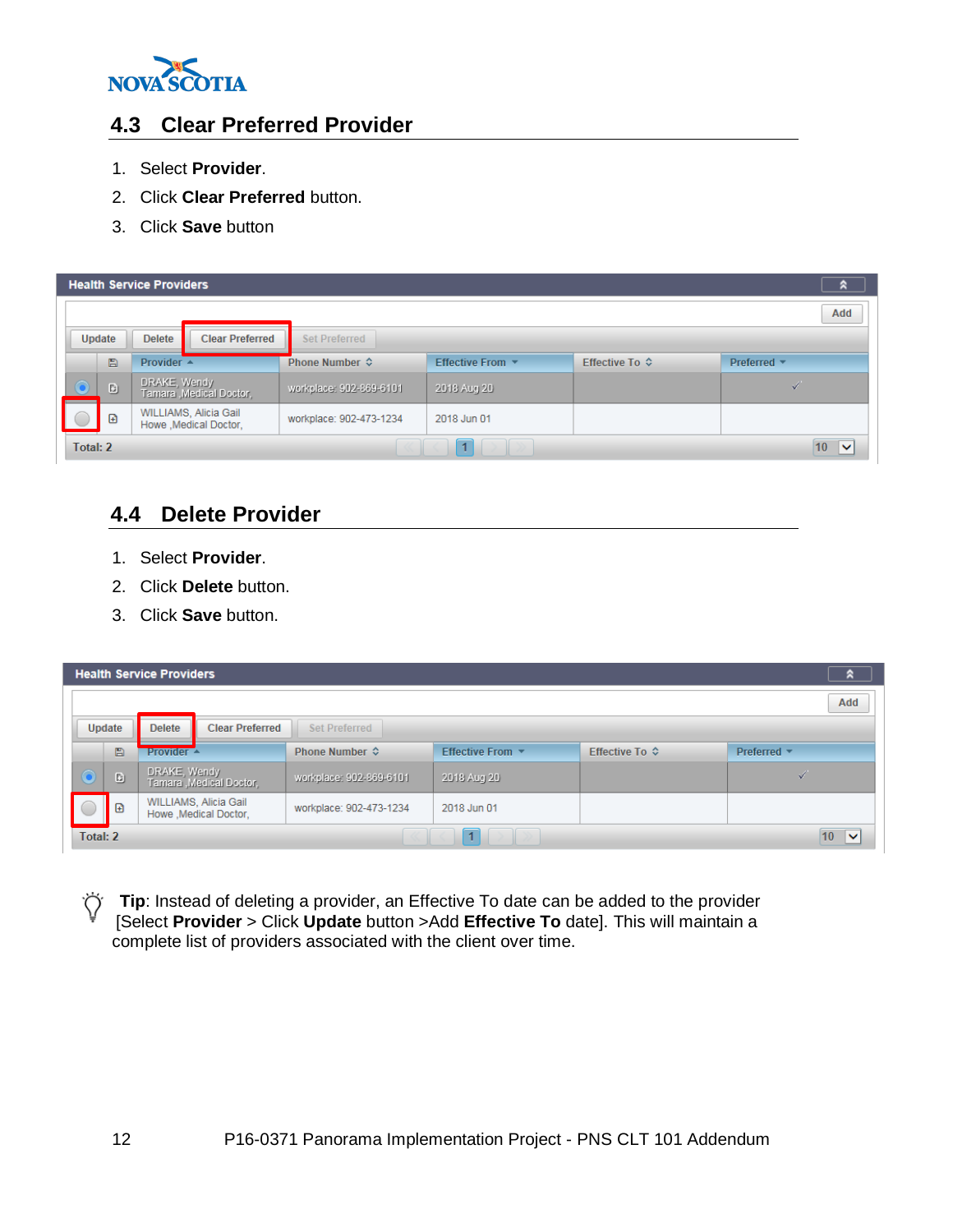

# <span id="page-16-0"></span>**5 RISK FACTORS**

Risk factors are any state that increases the probability of transmitting or acquiring a communicable disease, or affecting its course or management. Risk factors usually represent a state that has a span of time, as opposed to exposures that are characterized by subject, place, and/or time. Risk factors are associated directly with the client, however, a user may designate them as pertinent to an investigation.

A user may only record risk factors that are available based on the Encounter Group(s) they have access to. When recorded under an investigation, the system will present a list of pre-set risk factors determined by the Encounter Group and Disease(s) associated with the investigation. These pre-set risk factors should be used to guide the client interview. Additional risk factors can be added as applicable.

## <span id="page-16-1"></span>**5.1 Pre-set Risk Factors**

- 1. After setting a client **and** investigation In Context, go to the **Left-Hand Navigation** menu.
- 2. Under the **Client/Subject** section, click **Risk Factors**.



The system displays the Risk Factors screen.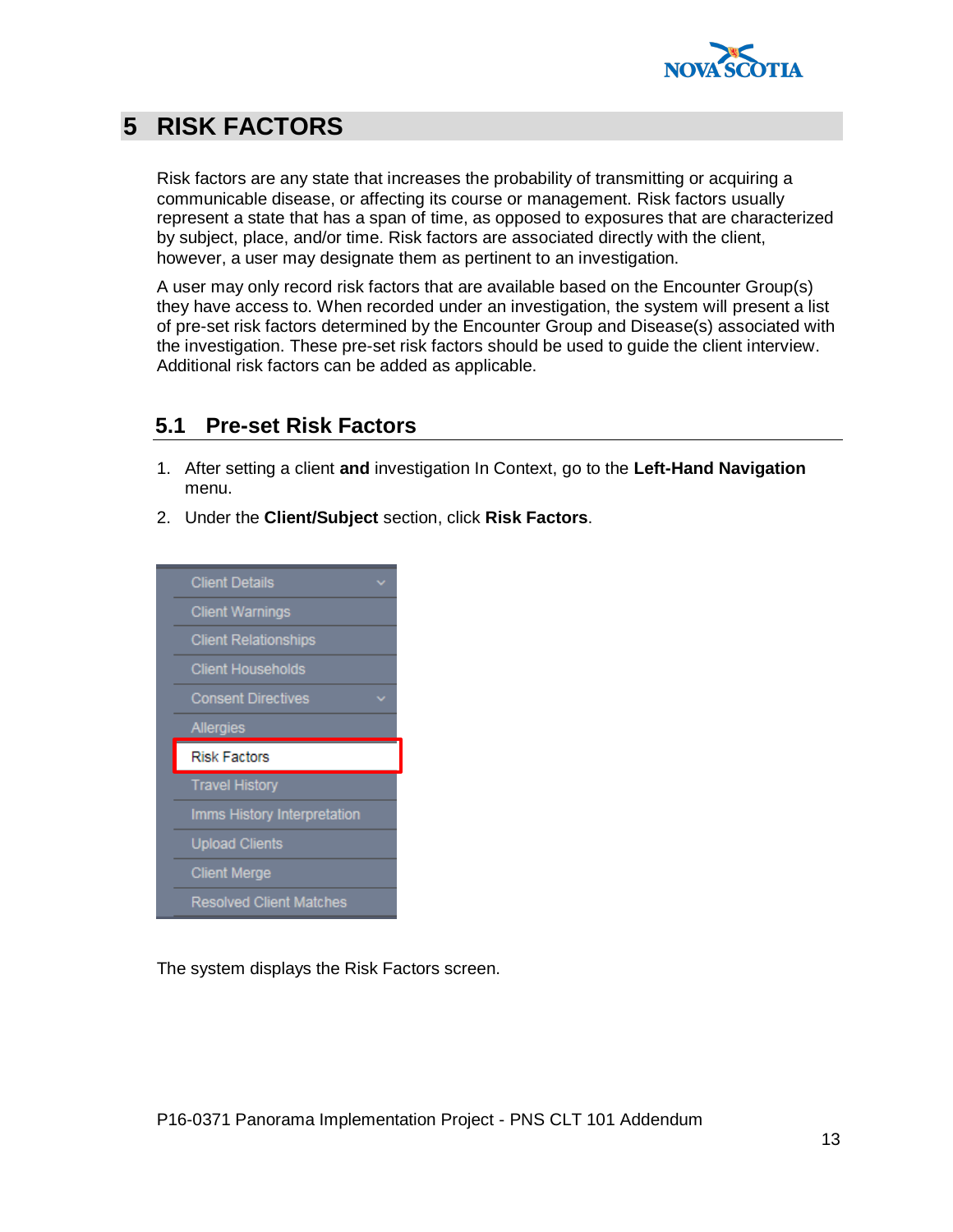

| <b>Risk Factors</b>                             |                                                                                       | Add to WQ                                                                                       | ₿<br>$\cdot$ ?<br><b>Reset</b><br><b>Save</b><br>log |
|-------------------------------------------------|---------------------------------------------------------------------------------------|-------------------------------------------------------------------------------------------------|------------------------------------------------------|
|                                                 |                                                                                       |                                                                                                 | <b>Active</b>                                        |
| Client ID:<br>$\boldsymbol{\theta}$<br>Ω<br>204 | Name(Last, First Middle)/Gender:<br>Grape, Green / Male                               | <b>Health Card No:</b><br>$\overline{\phantom{0}}$                                              | Date of Birth / Age:<br>1988 Jul 01 / 30 years       |
| <b>Phone Number:</b><br>$-(-)$                  | Jurisdiction Info:<br>Department of Health and Wellness, Nova Scotia Health Authority | <b>Additional ID Type / Additional ID:</b><br>Provincial health service provider identifier / - |                                                      |
| <b>Risk Factor</b>                              |                                                                                       |                                                                                                 | ◚                                                    |
| To create a new record click Add.               |                                                                                       |                                                                                                 | Add                                                  |

With an investigation is in context, the pre-set risk factors for the disease associated with the investigation are displayed. The pre-set risk factors are intended as a guide for the investigator to use to confirm whether or not the risk factor is applicable to the investigation.

Each pre-set risk factor should be updated indicating if the risk factor is pertinent to the investigation, the client's response to the risk factor and other fields as required.

| <b>Risk Factors</b>                   |                                             |                                                                                       |                                                    |                                           |               | Add to WQ                                                                                 | Save                            | Reset                                 | log                                            | ₿<br>?             |
|---------------------------------------|---------------------------------------------|---------------------------------------------------------------------------------------|----------------------------------------------------|-------------------------------------------|---------------|-------------------------------------------------------------------------------------------|---------------------------------|---------------------------------------|------------------------------------------------|--------------------|
|                                       |                                             |                                                                                       |                                                    |                                           |               |                                                                                           |                                 |                                       |                                                | <b>Active</b>      |
| Cilent ID:<br>$\bf{0}$<br>88          | $\mathbf{R}$                                | Name(Last, First Middle)/Gender:<br><b>TESTSEM, Susan / Female</b>                    |                                                    |                                           |               | <b>Health Card No:</b>                                                                    |                                 |                                       | Date of Birth / Age:<br>1990 May 11 / 28 years |                    |
| <b>Phone Number:</b><br>$-(-)$        |                                             | Jurisdiction Info:<br>Department of Health and Wellness, Nova Scotia Health Authority |                                                    |                                           |               | Additional ID Type / Additional ID:<br>Provincial health service provider identifier / -  |                                 |                                       |                                                |                    |
| Investigation                         |                                             |                                                                                       |                                                    |                                           |               |                                                                                           |                                 |                                       |                                                |                    |
| 32                                    | Investigation ID:<br>status:<br><b>OPEN</b> |                                                                                       |                                                    | Disposition:<br>Investigation in progress |               | Investigator:                                                                             |                                 |                                       |                                                |                    |
| <b>DIsease:</b><br><b>Hepatitis C</b> |                                             | PHAC Date/Type:<br>Etiologic Agent:<br>2018 May 06 / Date Reported                    |                                                    |                                           |               | Authority/Classification:<br>Provincial / Case - Person Under Investigation / 2018 May 01 |                                 |                                       |                                                |                    |
|                                       | <b>Risk Factor</b>                          |                                                                                       |                                                    |                                           |               |                                                                                           |                                 |                                       |                                                | $\hat{\mathbf{x}}$ |
|                                       |                                             |                                                                                       |                                                    |                                           |               |                                                                                           |                                 |                                       |                                                | Add                |
| Update                                | View                                        | <b>Delete</b><br><b>Set Response</b>                                                  |                                                    |                                           |               |                                                                                           |                                 |                                       |                                                |                    |
| B                                     | Preset ¢                                    | Risk Factor                                                                           | <b>Additional</b><br>Information $\Leftrightarrow$ | Reported<br>Date ¢                        | Response<br>٠ | Frequen<br>٠                                                                              | <b>Date</b><br>Range $\diamond$ | <b>End Date</b><br><b>Reason</b><br>٠ | Pertinent to<br>Investigation $\diamond$       |                    |
| T.                                    | ✓                                           | Acupuncture                                                                           |                                                    | 2018 Jun<br>01                            |               |                                                                                           |                                 |                                       |                                                |                    |
| Е                                     | ✓                                           | Alcoholism                                                                            |                                                    | 2018 Jun<br>01                            |               |                                                                                           |                                 |                                       |                                                |                    |
| Ξ                                     | ✓                                           | Body modification-<br>branding                                                        |                                                    | 2018 Jun<br>01                            |               |                                                                                           |                                 |                                       |                                                |                    |
| L.                                    | ✓                                           | Body modification-<br>implanting                                                      |                                                    | 2018 Jun<br>01                            |               |                                                                                           |                                 |                                       |                                                |                    |
| o.                                    | ✓                                           | Body modification-<br>Other (specify)                                                 |                                                    | 2018 Jun<br>01                            |               |                                                                                           |                                 |                                       |                                                |                    |
| Г                                     | ✓                                           | Body modification-<br>scarification                                                   |                                                    | 2018 Jun<br>01                            |               |                                                                                           |                                 |                                       |                                                |                    |
| E                                     | ✓                                           | Casual sex while<br>travelling (specify)                                              |                                                    | 2018 Jun<br>01                            |               |                                                                                           |                                 |                                       |                                                |                    |
| O                                     | ✓                                           | Chronic renal<br>disease/dialysis                                                     |                                                    | 2018 Jun<br>01                            |               |                                                                                           |                                 |                                       |                                                |                    |
| ⊏                                     | ✓                                           | Co-infection with<br>another STBBI<br>(specify)                                       |                                                    | 2018 Jun<br>01                            |               |                                                                                           |                                 |                                       |                                                |                    |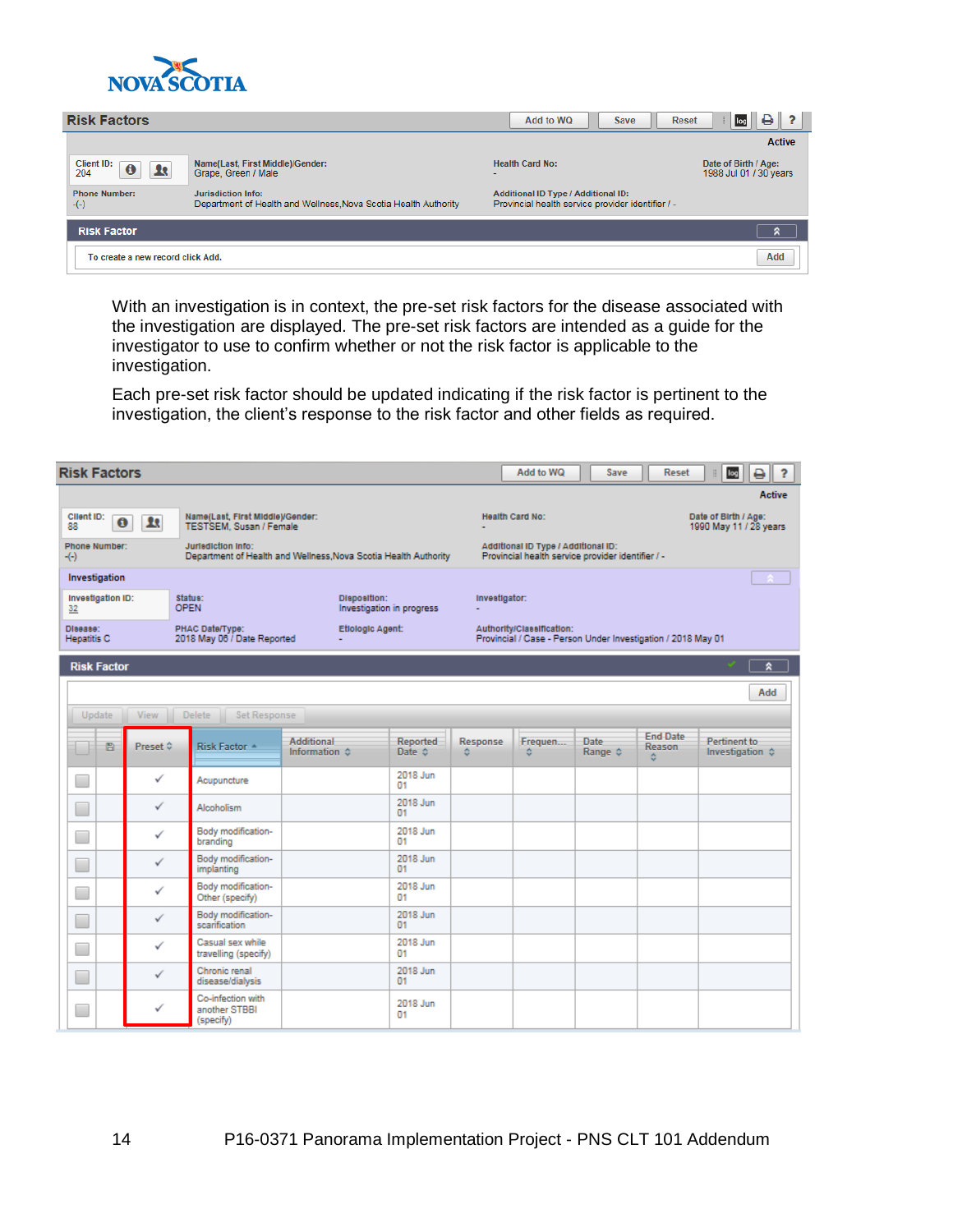

**Tip**: At any time click the **Reset** button to clear any unsaved values entered on the screen. The **X** button will close the screen.

## <span id="page-18-0"></span>**5.2 Update/View a Risk Factor**

- 1. Select Risk Factor to be updated.
- 2. Click **Update** button.

Ÿ

|                         | <b>Risk Factor</b>                                            |                 |                                       |                                                    |                             |               |              |                                 |                                | $\hat{z}$                                       |
|-------------------------|---------------------------------------------------------------|-----------------|---------------------------------------|----------------------------------------------------|-----------------------------|---------------|--------------|---------------------------------|--------------------------------|-------------------------------------------------|
|                         |                                                               |                 |                                       |                                                    |                             |               |              |                                 |                                | Add                                             |
|                         | Update<br><b>Delete</b><br><b>View</b><br><b>Set Response</b> |                 |                                       |                                                    |                             |               |              |                                 |                                |                                                 |
|                         | $\Box$                                                        | <b>Preset ↓</b> | Risk Factor A                         | <b>Additional</b><br>Information $\Leftrightarrow$ | Reported<br>Date $\diamond$ | Response<br>≎ | Frequen<br>≎ | Date<br>Range $\Leftrightarrow$ | <b>End Date</b><br>Reason<br>÷ | <b>Pertinent to</b><br>Investigation $\diamond$ |
| $\Box$                  |                                                               | $\checkmark$    | Acupuncture                           |                                                    | 2018 Jun<br>01              |               |              |                                 |                                |                                                 |
| $\overline{\mathbf{v}}$ |                                                               | $\sqrt{}$       | Alcoholism                            |                                                    | 2018 Jun<br>01              |               |              |                                 |                                |                                                 |
| $\Box$                  |                                                               | $\checkmark$    | Body modification-<br>branding        |                                                    | 2018 Jun<br>01              |               |              |                                 |                                |                                                 |
| $\Box$                  |                                                               | $\checkmark$    | Body modification-<br>implanting      |                                                    | 2018 Jun<br>01              |               |              |                                 |                                |                                                 |
| Œ                       |                                                               | ✓               | Body modification-<br>Other (specify) |                                                    | 2018 Jun<br>01              |               |              |                                 |                                |                                                 |

The **Update Risk Factor** screen will be displayed.

The **Risk Factor** field will be pre-populated with the selected Risk Factor.

**Tip**: for **pre-set risk factors**, the category field will be blank in the update risk factor screen. **Do not select a value from this field – leave blank**.

|                                                |                                                          | ₿<br><b>Reset</b><br>$\boldsymbol{\mathsf{x}}$<br><b>Apply</b> |
|------------------------------------------------|----------------------------------------------------------|----------------------------------------------------------------|
| <b>Category:</b><br>$\overline{\phantom{a}}$   | * Risk Factor:<br>Alcoholism<br>$\overline{\phantom{a}}$ | Risk Factor Pertinent to investigation in context              |
| <b>Additional Information:</b>                 |                                                          |                                                                |
|                                                |                                                          |                                                                |
| * Response:                                    | <b>Frequency:</b>                                        | <b>Reported By:</b>                                            |
| $\overline{\mathbf{v}}$                        | $\overline{\phantom{a}}$                                 | $\mathbf{v}$                                                   |
| <b>Effective From:</b><br><b>Effective To:</b> | <b>End Date Reason:</b>                                  | * Reported Date:                                               |
| 區<br>yyyy/mm/dd<br>yyyy/mm/dd                  | $\sim$                                                   | E<br>2018/06/01                                                |
| <b>Reported by Details:</b>                    |                                                          |                                                                |
|                                                |                                                          |                                                                |
|                                                |                                                          | Reset<br><b>Apply</b>                                          |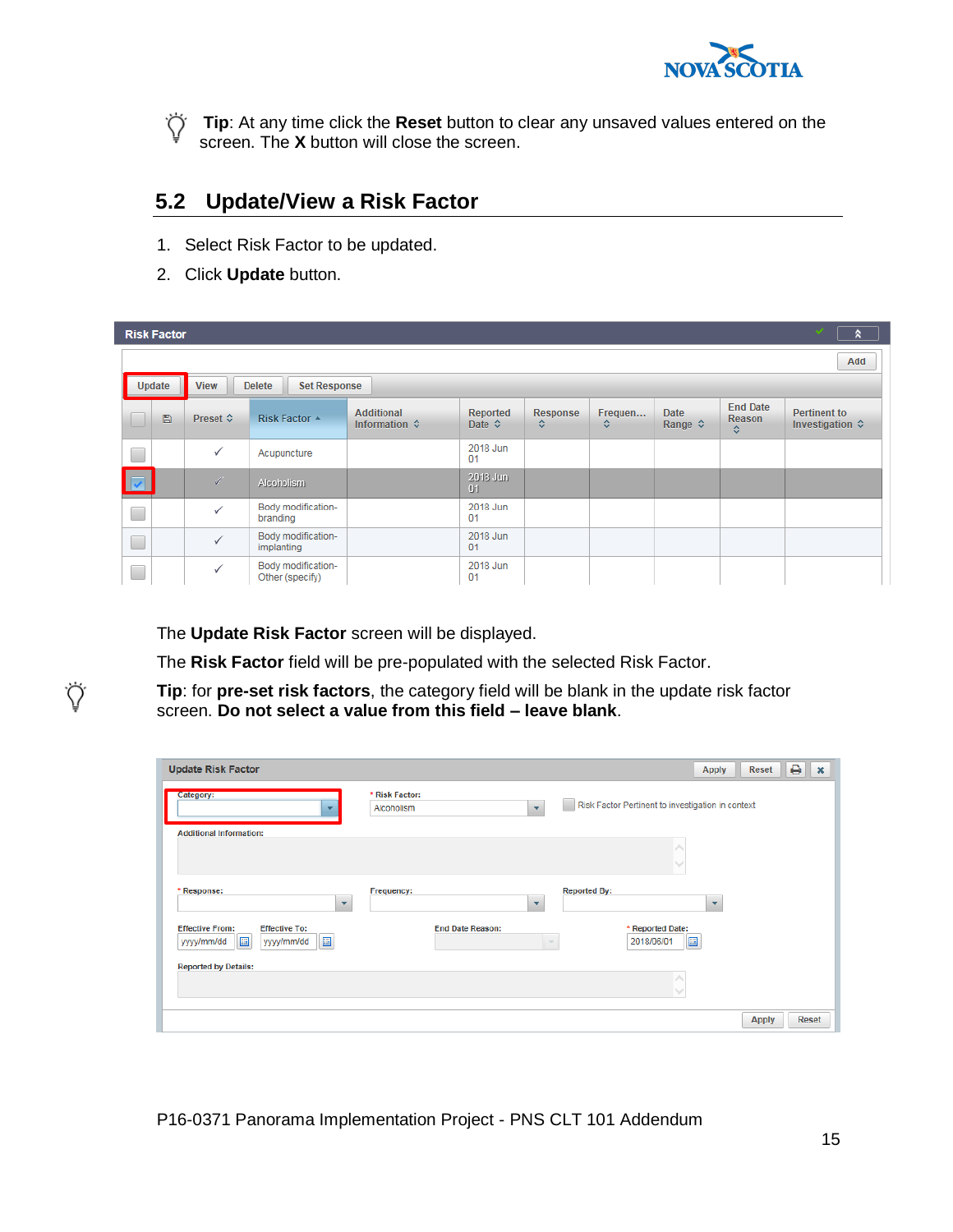

3. Indicate if **Risk Factor is Pertinent to investigation in context**.

**Note**: If there is no investigation in context, this field will not be displayed.

- 4. Select **Response**, **Frequency** and **Reported By.**
- 5. Select **Effective From** date**.**
- 6. Select **Reported Date** or leave the default date (current date).
- 7. Enter **Reported By Details** if field is enabled.
- 8. Click **Apply** button.

| <b>Risk Factor</b>                                                                   |                              |                          |                                                   |                      |              |   | ጱ              |
|--------------------------------------------------------------------------------------|------------------------------|--------------------------|---------------------------------------------------|----------------------|--------------|---|----------------|
| <b>Update Risk Factor</b>                                                            |                              |                          |                                                   | <b>Apply</b>         | Reset        | ₿ | $\pmb{\times}$ |
| Category:<br>$\overline{\phantom{a}}$                                                | * Risk Factor:<br>Alcoholism |                          | Risk Factor Pertinent to investigation in context |                      |              |   |                |
| <b>Additional Information:</b>                                                       |                              |                          |                                                   |                      |              |   |                |
|                                                                                      |                              |                          |                                                   |                      |              |   |                |
| * Response:<br>Unwilling to answer<br>$\overline{\phantom{a}}$                       | Frequency:                   | $\mathbf{v}$             | <b>Reported By:</b><br>Client                     | $\blacktriangledown$ |              |   |                |
| <b>Effective From:</b><br><b>Effective To:</b><br>E<br>E<br>yyyy/mm/dd<br>yyyy/mm/dd | <b>End Date Reason:</b>      | $\overline{\phantom{a}}$ | * Reported Date:<br>E<br>2018/06/01               |                      |              |   |                |
| <b>Reported by Details:</b>                                                          |                              |                          |                                                   |                      |              |   |                |
|                                                                                      |                              |                          |                                                   |                      | <b>Apply</b> |   | Reset          |

The changes to the Risk Factor are saved in draft form.

9. Click **Save** button

| <b>Risk Factors</b><br><b>Hepatitis C</b> |                    |                          | 2018 May 06 / Date Reported    |                                                    |                                    |                               | Add to WQ<br>Provincial / Case - Person Under Investigation / 2018 May 01 | <b>Save</b>                            | <b>Reset</b>                          | ₿<br>$\overline{\mathbf{r}}$<br>log<br>$\mathbf{H}$ |  |
|-------------------------------------------|--------------------|--------------------------|--------------------------------|----------------------------------------------------|------------------------------------|-------------------------------|---------------------------------------------------------------------------|----------------------------------------|---------------------------------------|-----------------------------------------------------|--|
|                                           | <b>Risk Factor</b> |                          |                                |                                                    |                                    |                               |                                                                           |                                        |                                       | $\hat{z}$                                           |  |
|                                           | Add                |                          |                                |                                                    |                                    |                               |                                                                           |                                        |                                       |                                                     |  |
|                                           | Update             | <b>View</b>              | <b>Delete</b><br>Set Response  |                                                    |                                    |                               |                                                                           |                                        |                                       |                                                     |  |
|                                           | Ð                  | Preset $\Leftrightarrow$ | Risk Factor A                  | <b>Additional</b><br>Information $\Leftrightarrow$ | Reported<br>Date $\Leftrightarrow$ | <b>Response</b><br>≎          | Frequen<br>≎                                                              | <b>Date</b><br>Range $\Leftrightarrow$ | <b>End Date</b><br><b>Reason</b><br>≎ | <b>Pertinent to</b><br>Investigation $\diamond$     |  |
| e<br>S                                    |                    | $\checkmark$             | Acupuncture                    |                                                    | 2018 Jun<br>01                     |                               |                                                                           |                                        |                                       |                                                     |  |
|                                           |                    |                          | Alcoholism                     |                                                    | 2018 Jun<br>01                     | <b>Unwilling</b><br>to answer |                                                                           |                                        |                                       | $32(-)$                                             |  |
|                                           |                    | $\checkmark$             | Body modification-<br>branding |                                                    | 2018 Jun<br>01                     |                               |                                                                           |                                        |                                       |                                                     |  |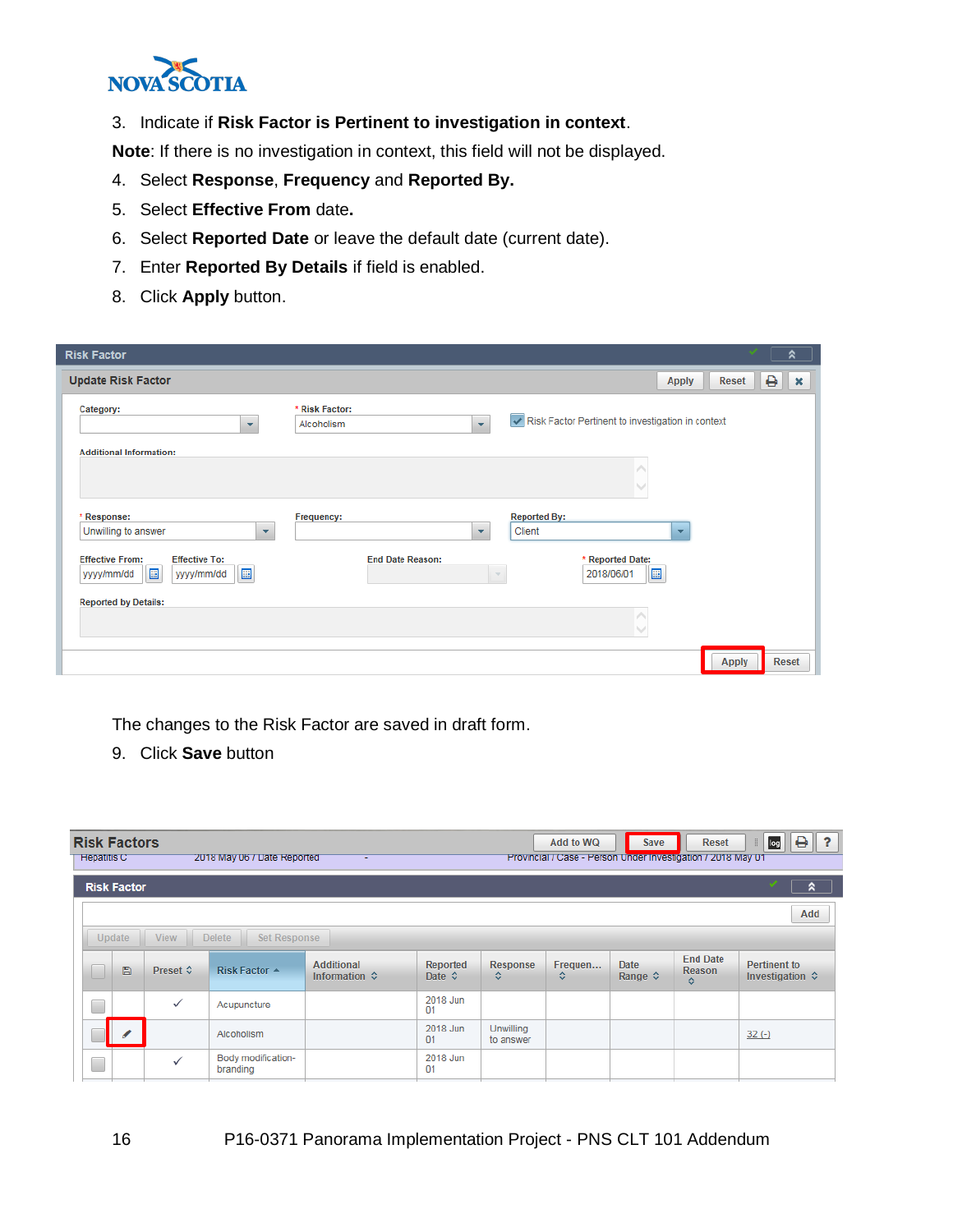

The system displays a message the risk factor was successfully updated.

**Note**: Click the View button to review a read-only version of the risk factor.

Ö **Tip**: To display all pre-set risk factors on one page, change the records per page view located at the bottom of the screen to **All.**

|           | Co-infection with<br>another STBBI<br>(specify) | 2018 Jun<br>01 |  |  |              |
|-----------|-------------------------------------------------|----------------|--|--|--------------|
|           | Current or history<br>of incarceratation        | 2018 Jun<br>01 |  |  |              |
| Total: 60 |                                                 | $1$ 2 3 4 5 6  |  |  | $\checkmark$ |

## <span id="page-20-0"></span>**5.3 End Date a Risk Factor**

Pre-set risk factors cannot be deleted. If the pre-set risk factor previously made effective is no longer applicable, an **Effective To** date can be used to indicate the risk factor is no longer relevant in respect to the client/investigation.

- 1. Select risk factor.
- 2. Click **Update** button.
- 3. Select **Effective To** date.
- 4. Select **End Date Reason**.
- 5. Click **Apply** button.

**Note**: the **Effective From** date field must be completed in order to save the **Effective To** date.

| <b>Risk Factor</b>                                                                                                                                                                                                          |                          |              | °                              |
|-----------------------------------------------------------------------------------------------------------------------------------------------------------------------------------------------------------------------------|--------------------------|--------------|--------------------------------|
| <b>Update Risk Factor</b>                                                                                                                                                                                                   | <b>Apply</b>             | Reset        | e<br>$\boldsymbol{\mathsf{x}}$ |
| * Risk Factor:<br>Risk Factor Pertinent to investigation in context<br>Alcoholism<br>$\overline{\phantom{a}}$                                                                                                               |                          |              |                                |
| <b>Additional Information:</b>                                                                                                                                                                                              |                          |              |                                |
|                                                                                                                                                                                                                             |                          |              |                                |
| <b>Reported By:</b><br>* Response:<br>Frequency:<br>Client<br>Unwilling to answer<br>$\overline{\phantom{a}}$                                                                                                               | $\overline{\phantom{a}}$ |              |                                |
| <b>Effective To:</b><br><b>End Date Reason:</b><br><b>Effective From:</b><br>* Reported Date:<br>E<br>$\Xi$<br>$\blacksquare$<br>2018/07/11<br>2018/06/01<br>2012/07/01<br>No longer applicable<br>$\overline{\phantom{a}}$ |                          |              |                                |
| <b>Reported by Details:</b>                                                                                                                                                                                                 |                          |              |                                |
|                                                                                                                                                                                                                             |                          | <b>Apply</b> | <b>Reset</b>                   |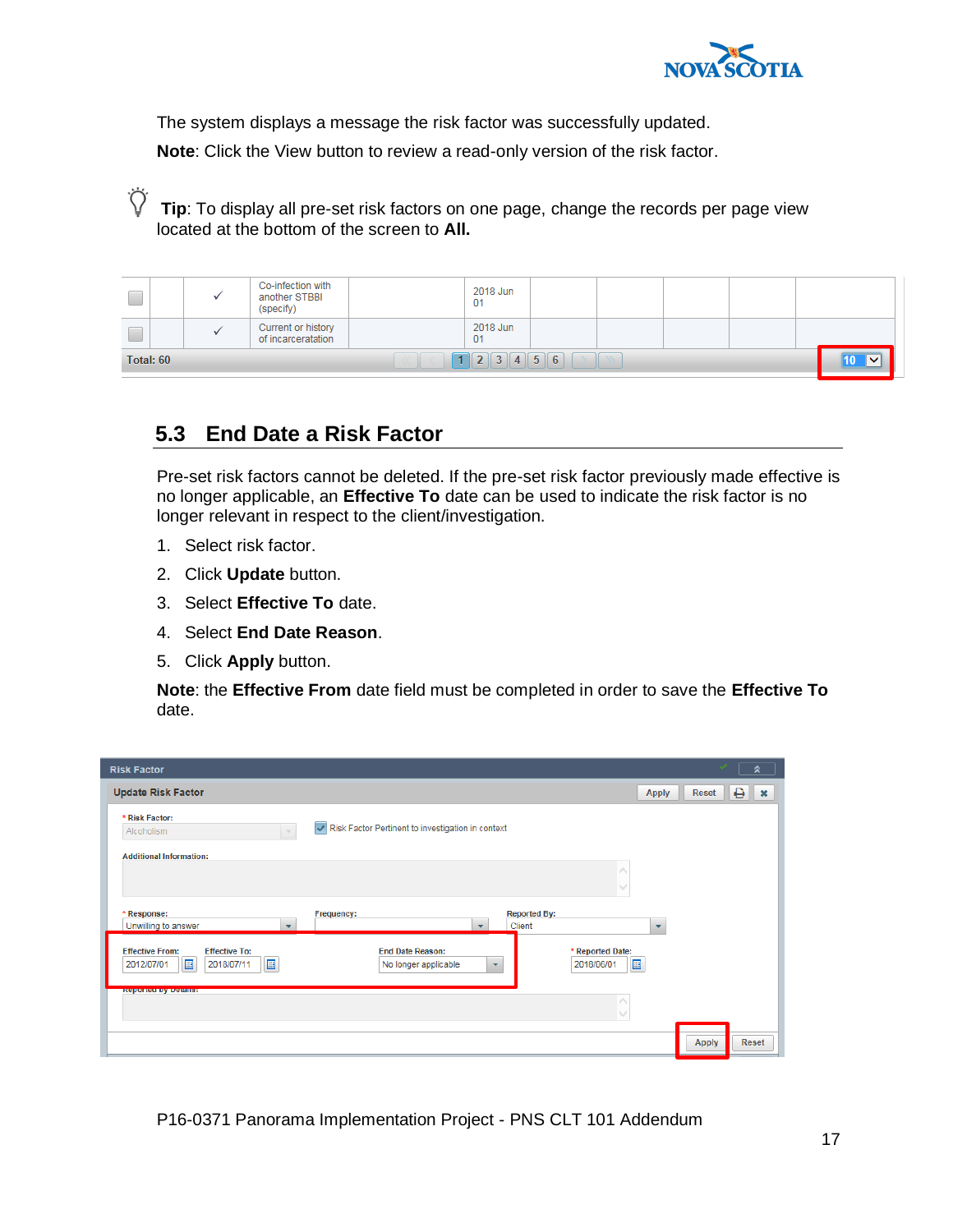

The record will be saved in draft form.

6. Click **Save** button.

<span id="page-21-0"></span>The system will display a message that the risk factor has been successfully updated.

## **5.4 Set Response for Multiple Risk Factors**

The **Set Response** button can be used to select a response for multiple risk factors simultaneously. The response for the risk factors must be the same.

- 1. Select risk factors to which a single response will be selected.
- 2. Click **Set Response** button.

| <b>Risk Factor</b>      |   |                 |                                       |                                                    |                             |                        |              |                                          |                                | $\hat{\mathbf{z}}$                              |
|-------------------------|---|-----------------|---------------------------------------|----------------------------------------------------|-----------------------------|------------------------|--------------|------------------------------------------|--------------------------------|-------------------------------------------------|
|                         |   |                 |                                       |                                                    |                             |                        |              |                                          |                                | Add                                             |
| Update                  |   | <b>View</b>     | <b>Set Response</b><br><b>Delete</b>  |                                                    |                             |                        |              |                                          |                                |                                                 |
|                         | Ð | <b>Preset ☆</b> | <b>Risk Factor ▲</b>                  | <b>Additional</b><br>Information $\Leftrightarrow$ | Reported<br>Date $\diamond$ | Response<br>≎          | Frequen<br>≎ | <b>Date</b><br>Range $\Leftrightarrow$   | <b>End Date</b><br>Reason<br>٠ | <b>Pertinent to</b><br>Investigation $\diamond$ |
| $\overline{\mathbf{v}}$ |   | $\sqrt{2}$      | Acupuncture                           |                                                    | 2018 Jun<br>01              |                        |              |                                          |                                |                                                 |
|                         |   | ✓               | Alcoholism                            |                                                    | 2018 Jun<br>01              | Unwilling<br>to answer |              | 2012 Jul<br>$01 - 2018$<br><b>Jul 11</b> | No longer<br>applicable        | 32 (Hepatitis C)                                |
| $\overline{\mathbf{v}}$ |   | $\sqrt{2}$      | Body modification-<br>branding        |                                                    | 2018 Jun<br>01              |                        |              |                                          |                                |                                                 |
| $\overline{\mathbf{v}}$ |   | $\sqrt{}$       | Body modification-<br>implanting      |                                                    | 2018 Jun<br>01              |                        |              |                                          |                                |                                                 |
|                         |   | $\checkmark$    | Body modification-<br>Other (specify) |                                                    | 2018 Jun<br>01              |                        |              |                                          |                                |                                                 |
| $\overline{\mathbf{v}}$ |   | $\sqrt{}$       | Body modification-<br>scarification   |                                                    | 2018 Jun<br>01              |                        |              |                                          |                                |                                                 |

The **Set Response** screen will be displayed.

- 3. Select **Response**.
- 4. Click **Apply** button.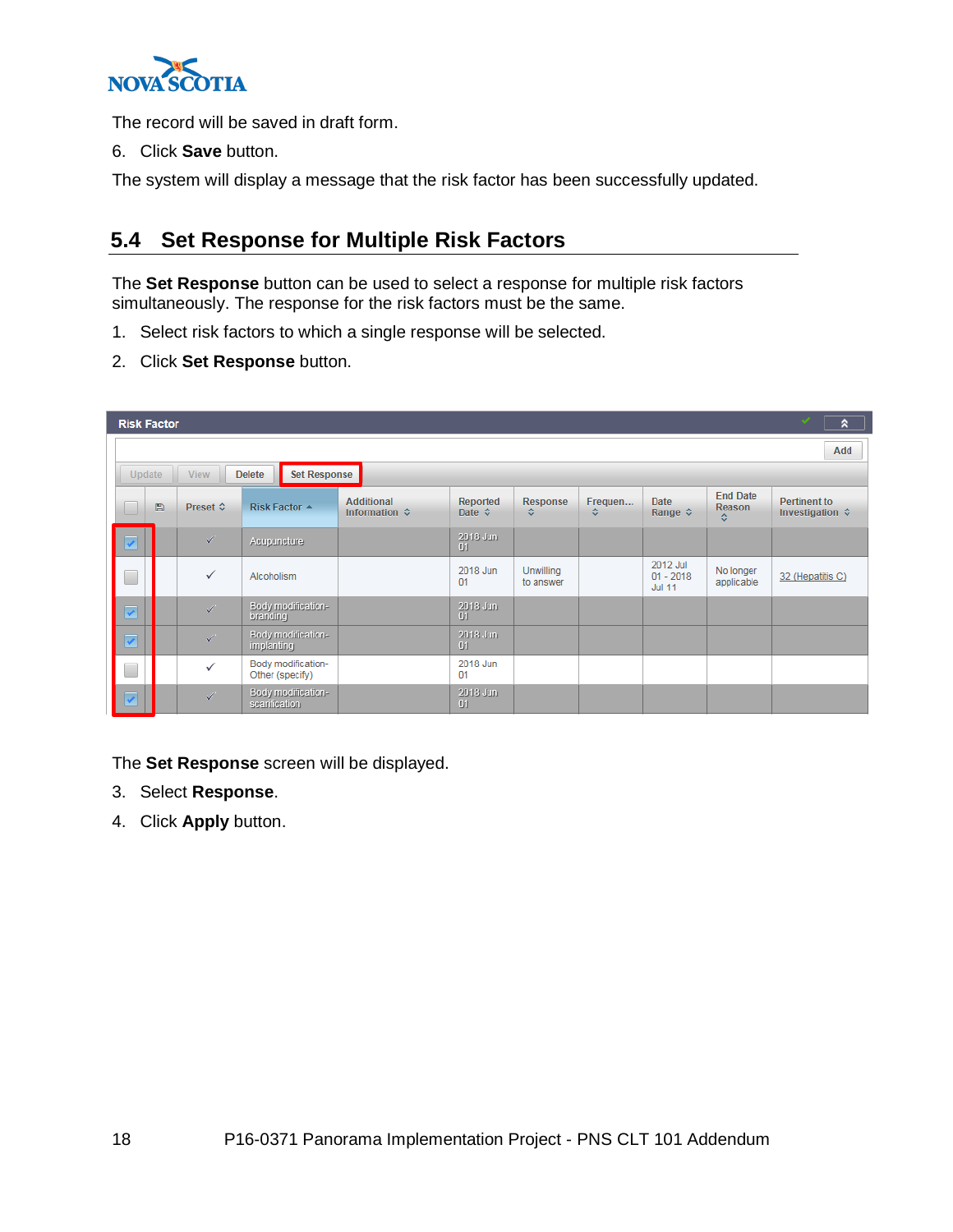

| <b>Risk Factor</b>            |                                                                                                                                                                          |                                      |                                                    |                                    |                      |              |                                 |                                        | ⋩                                               |  |  |
|-------------------------------|--------------------------------------------------------------------------------------------------------------------------------------------------------------------------|--------------------------------------|----------------------------------------------------|------------------------------------|----------------------|--------------|---------------------------------|----------------------------------------|-------------------------------------------------|--|--|
| <b>Set Response</b>           |                                                                                                                                                                          |                                      |                                                    |                                    |                      |              |                                 | <b>Apply</b>                           | $\theta$ $\mathbf{x}$<br>Reset                  |  |  |
| Response:                     |                                                                                                                                                                          | ٠                                    |                                                    |                                    |                      |              |                                 |                                        |                                                 |  |  |
|                               | <b>Reset</b><br><b>Apply</b>                                                                                                                                             |                                      |                                                    |                                    |                      |              |                                 |                                        |                                                 |  |  |
|                               | Add                                                                                                                                                                      |                                      |                                                    |                                    |                      |              |                                 |                                        |                                                 |  |  |
| Update                        | <b>View</b>                                                                                                                                                              | <b>Delete</b><br><b>Set Response</b> |                                                    |                                    |                      |              |                                 |                                        |                                                 |  |  |
| $\blacksquare$                | Preset ☆                                                                                                                                                                 | <b>Risk Factor ▲</b>                 | <b>Additional</b><br>Information $\Leftrightarrow$ | Reported<br>Date $\Leftrightarrow$ | <b>Response</b><br>≎ | Frequen<br>≎ | <b>Date</b><br>Range $\diamond$ | <b>End Date</b><br><b>Reason</b><br>÷. | <b>Pertinent to</b><br>Investigation $\diamond$ |  |  |
| $\langle \mathcal{S} \rangle$ | $\sqrt{}$                                                                                                                                                                | Acupuncture                          |                                                    | 2018 Jun<br>01                     |                      |              |                                 |                                        |                                                 |  |  |
| $\Box$                        | 2012 Jul<br>2018 Jun<br><b>Unwilling</b><br>No longer<br>$\checkmark$<br>$01 - 2018$<br>32 (Hepatitis C)<br>Alcoholism<br>01<br>applicable<br>to answer<br><b>Jul 11</b> |                                      |                                                    |                                    |                      |              |                                 |                                        |                                                 |  |  |
| $\vert \varphi \vert$         | $\sqrt{2}$                                                                                                                                                               | Body modification-<br>branding       |                                                    | 2018 Jun<br>01                     |                      |              |                                 |                                        |                                                 |  |  |
| $\vee$                        | $\sqrt{2}$                                                                                                                                                               | Body modification-<br>implanting     |                                                    | 2018 Jun<br>01                     |                      |              |                                 |                                        |                                                 |  |  |

The response is added to each of the selected risk factors.

The records are in draft status.

| <b>Risk Factor</b> |                          |                                       |                                                    |                                    |                               |              |                                          |                                       | $\hat{z}$                                       |
|--------------------|--------------------------|---------------------------------------|----------------------------------------------------|------------------------------------|-------------------------------|--------------|------------------------------------------|---------------------------------------|-------------------------------------------------|
|                    |                          |                                       |                                                    |                                    |                               |              |                                          |                                       | Add                                             |
| Update             | <b>View</b>              | Delete<br><b>Set Response</b>         |                                                    |                                    |                               |              |                                          |                                       |                                                 |
| Ð                  | Preset $\Leftrightarrow$ | <b>Risk Factor ▲</b>                  | <b>Additional</b><br>Information $\Leftrightarrow$ | Reported<br>Date $\Leftrightarrow$ | <b>Response</b><br>≎          | Frequen<br>≎ | Date<br>Range $\Leftrightarrow$          | <b>End Date</b><br><b>Reason</b><br>≎ | <b>Pertinent to</b><br>Investigation $\diamond$ |
| ◢                  | ✓                        | Acupuncture                           |                                                    | 2018 Jun<br>01                     | Not<br>Applicable             |              |                                          |                                       |                                                 |
|                    | ✓                        | Alcoholism                            |                                                    | 2018 Jun<br>01                     | <b>Unwilling</b><br>to answer |              | 2012 Jul<br>$01 - 2018$<br><b>Jul 11</b> | No longer<br>applicable               | 32 (Hepatitis C)                                |
| ◢                  | ✓                        | Body modification-<br>branding        |                                                    | 2018 Jun<br>01                     | <b>Not</b><br>Applicable      |              |                                          |                                       |                                                 |
| Í                  | ✓                        | Body modification-<br>implanting      |                                                    | 2018 Jun<br>01                     | Not<br>Applicable             |              |                                          |                                       |                                                 |
|                    | ✓                        | Body modification-<br>Other (specify) |                                                    | 2018 Jun<br>01                     |                               |              |                                          |                                       |                                                 |
| ,                  | ✓                        | Body modification-<br>scarification   |                                                    | 2018 Jun<br>01                     | Not<br>Applicable             |              |                                          |                                       |                                                 |
|                    |                          |                                       |                                                    |                                    |                               |              |                                          |                                       |                                                 |

#### 5. Click **Save** button.

The system will display a message that the risk factors have been successfully updated.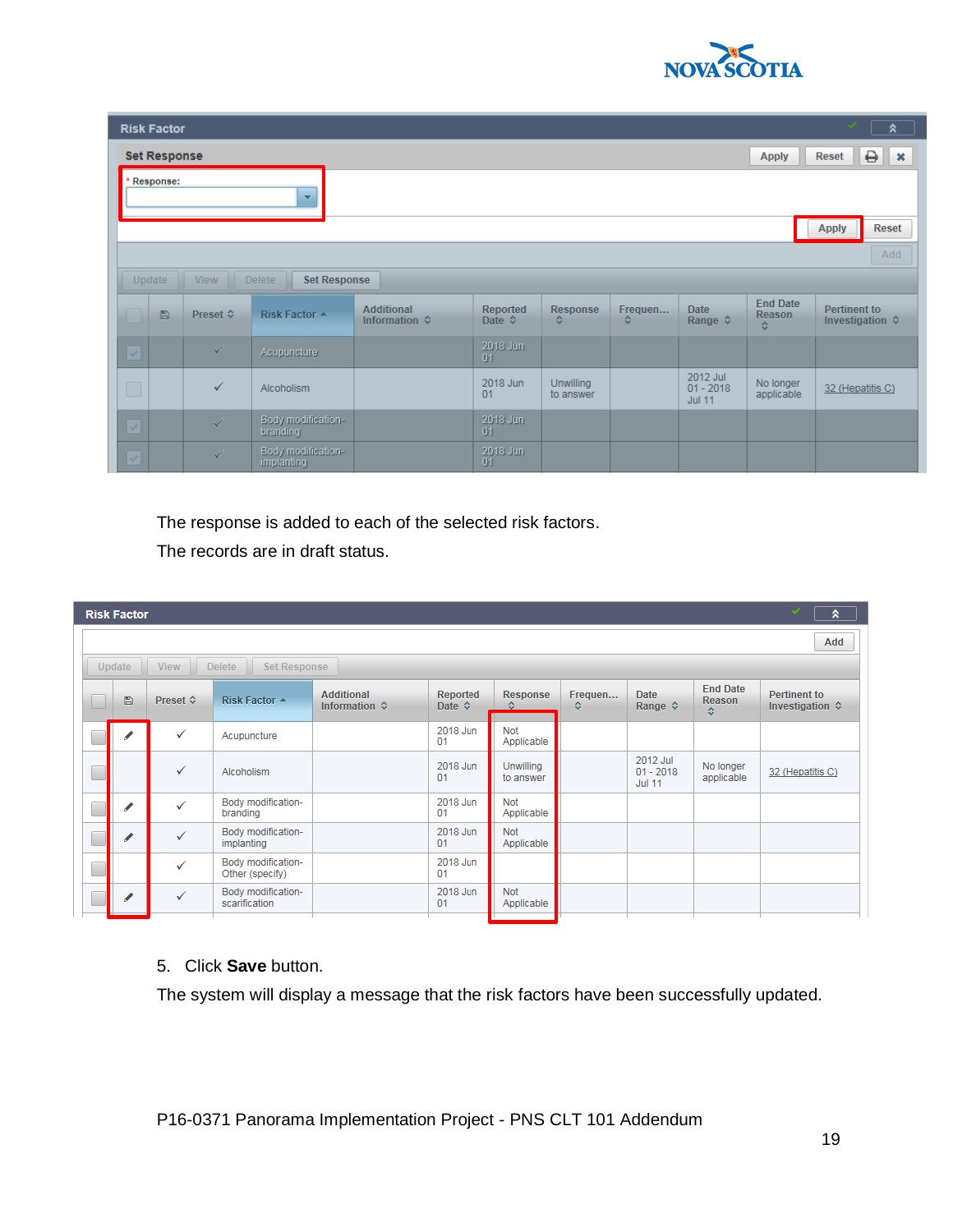

|        | <b>Risk Factors</b> |              |                                       |                                                    |                             |                               | Add to WQ    | Save                                            | <b>Reset</b>              | $\theta$ ?<br>log<br>U.                         |  |  |
|--------|---------------------|--------------|---------------------------------------|----------------------------------------------------|-----------------------------|-------------------------------|--------------|-------------------------------------------------|---------------------------|-------------------------------------------------|--|--|
|        | Update              | <b>View</b>  | <b>Delete</b><br><b>Set Response</b>  |                                                    |                             |                               |              |                                                 |                           |                                                 |  |  |
|        | Ð                   | Preset ≎     | <b>Risk Factor ▲</b>                  | <b>Additional</b><br>Information $\Leftrightarrow$ | Reported<br>Date $\diamond$ | <b>Response</b><br>٠          | Frequen<br>٠ | <b>Date</b><br>Range $\Leftrightarrow$          | <b>End Date</b><br>Reason | <b>Pertinent to</b><br>Investigation $\diamond$ |  |  |
| $\Box$ |                     | ✓            | Acupuncture                           |                                                    | 2018 Jun<br>01              | <b>Not</b><br>Applicable      |              |                                                 |                           | Risk Factors was successfully updated.          |  |  |
| $\Box$ |                     | ✓            | Alcoholism                            |                                                    | 2018 Jun<br>01              | <b>Unwilling</b><br>to answer |              | <b>2012 Jul</b><br>$01 - 2018$<br><b>Jul 11</b> | No longer<br>applicable   | 32 (Hepatitis C)                                |  |  |
| □      |                     | $\checkmark$ | Body modification-<br>branding        |                                                    | 2018 Jun<br>01              | <b>Not</b><br>Applicable      |              |                                                 |                           |                                                 |  |  |
| $\Box$ |                     |              | Body modification-<br>implanting      |                                                    | 2018 Jun<br>01              | <b>Not</b><br>Applicable      |              |                                                 |                           |                                                 |  |  |
| $\Box$ |                     | $\checkmark$ | Body modification-<br>Other (specify) |                                                    | 2018 Jun<br>01              |                               |              |                                                 |                           |                                                 |  |  |
| $\Box$ |                     | $\checkmark$ | Body modification-<br>scarification   |                                                    | 2018 Jun<br>01              | <b>Not</b><br>Applicable      |              |                                                 |                           |                                                 |  |  |
|        |                     |              |                                       |                                                    |                             |                               |              |                                                 |                           |                                                 |  |  |

## <span id="page-23-0"></span>**5.5 Add Single Risk Factor**

- 1. With a client, and investigation if applicable, in context, navigate to **the Risk Factors** screen.
- 2. Click **Add** button to add a risk factor not included in the pre-set list.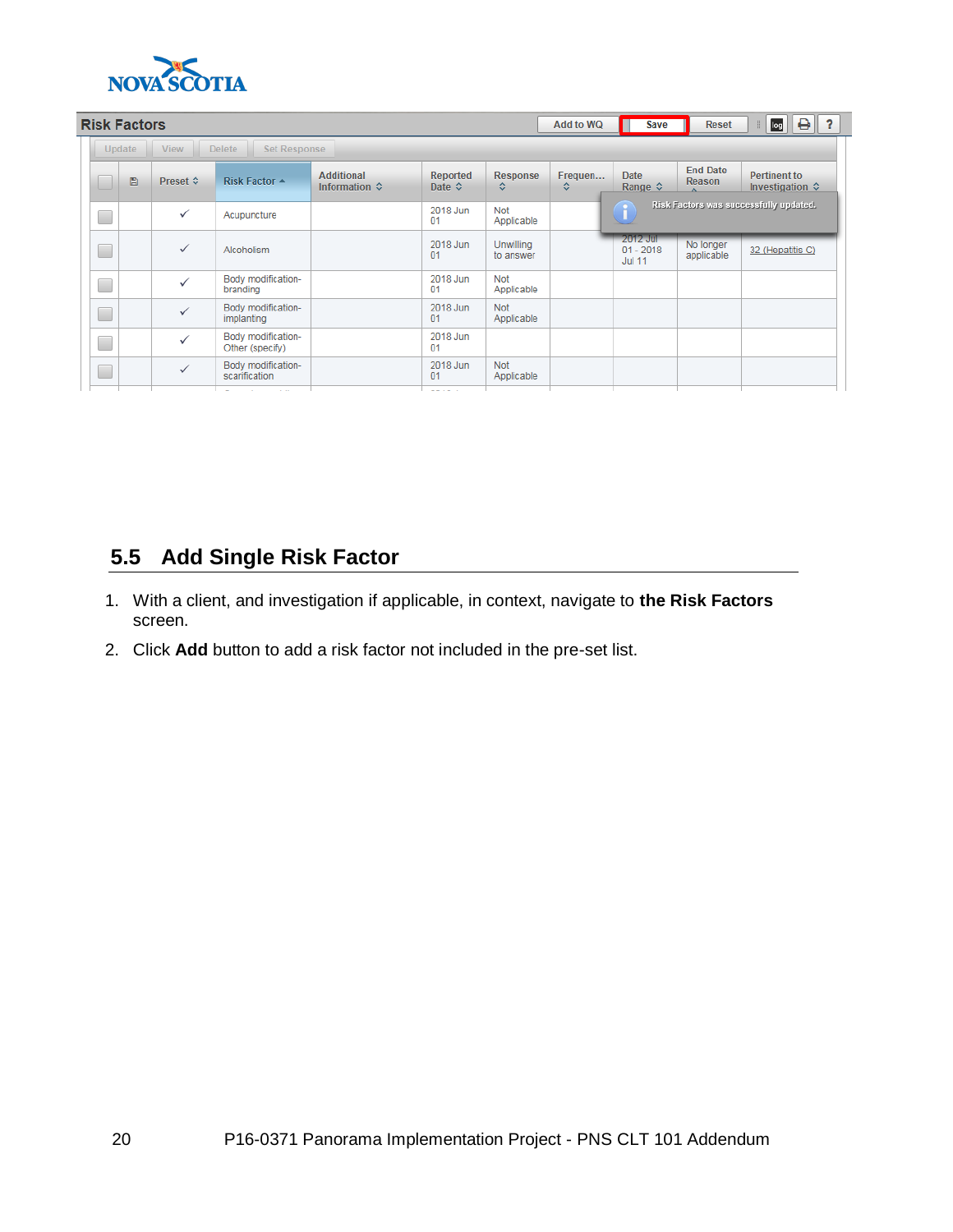

| <b>Risk Factors</b>                   |              |                                                                                       |                                                    |                                           |                                                                                           | Add to WQ                                                                                | Save                                   | Reset                           | log<br>۵<br>?                                   |
|---------------------------------------|--------------|---------------------------------------------------------------------------------------|----------------------------------------------------|-------------------------------------------|-------------------------------------------------------------------------------------------|------------------------------------------------------------------------------------------|----------------------------------------|---------------------------------|-------------------------------------------------|
|                                       |              |                                                                                       |                                                    |                                           |                                                                                           |                                                                                          |                                        |                                 | <b>Active</b>                                   |
| Cilent ID:<br>$\bf{0}$<br>88          | $\mathbf{R}$ | Name(Last, First Middle)/Gender:<br><b>TESTSEM, Susan / Female</b>                    |                                                    |                                           |                                                                                           | <b>Health Card No:</b>                                                                   |                                        |                                 | Date of Birth / Age:<br>1990 May 11 / 28 years  |
| Phone Number:<br>$-(-)$               |              | Jurisdiction Info:<br>Department of Health and Wellness, Nova Scotia Health Authority |                                                    |                                           |                                                                                           | Additional ID Type / Additional ID:<br>Provincial health service provider identifier / - |                                        |                                 |                                                 |
| Investigation                         |              |                                                                                       |                                                    |                                           |                                                                                           |                                                                                          |                                        |                                 |                                                 |
| Investigation ID:<br>32               |              | status:<br><b>OPEN</b>                                                                |                                                    | Disposition:<br>Investigation in progress |                                                                                           | Investigator:                                                                            |                                        |                                 |                                                 |
| <b>DIsease:</b><br><b>Hepatitis C</b> |              | PHAC Date/Type:<br>Etiologic Agent:<br>2018 May 06 / Date Reported                    |                                                    |                                           | Authority/Classification:<br>Provincial / Case - Person Under Investigation / 2018 May 01 |                                                                                          |                                        |                                 |                                                 |
| <b>Risk Factor</b>                    |              |                                                                                       |                                                    |                                           |                                                                                           |                                                                                          |                                        |                                 | ٨                                               |
|                                       |              |                                                                                       |                                                    |                                           |                                                                                           |                                                                                          |                                        | Add                             |                                                 |
| Update                                | <b>View</b>  | <b>Delete</b><br>Set Response                                                         |                                                    |                                           |                                                                                           |                                                                                          |                                        |                                 |                                                 |
| 旨                                     | Preset ¢     | Risk Factor                                                                           | <b>Additional</b><br>Information $\Leftrightarrow$ | Reported<br>Date 0                        | Response<br>٠                                                                             | Frequen<br>٠                                                                             | <b>Date</b><br>Range $\Leftrightarrow$ | <b>End Date</b><br>Reason<br>ó. | <b>Pertinent to</b><br>Investigation $\diamond$ |
| ۰                                     | ✓            | Acupuncture                                                                           |                                                    | 2018 Jun<br>01                            |                                                                                           |                                                                                          |                                        |                                 |                                                 |
| O                                     | ✓            | Alcoholism                                                                            |                                                    | 2018 Jun<br>n+                            |                                                                                           |                                                                                          |                                        |                                 |                                                 |
| $\Box$                                | ✓            | Body modification-<br>branding                                                        |                                                    | 2018 Jun<br>01                            |                                                                                           |                                                                                          |                                        |                                 |                                                 |
| L.                                    | ✓            | Body modification-<br>implanting                                                      |                                                    | 2018 Jun<br>01                            |                                                                                           |                                                                                          |                                        |                                 |                                                 |
|                                       | ✓            | Body modification-<br>Other (specify)                                                 |                                                    | 2018 Jun<br>01                            |                                                                                           |                                                                                          |                                        |                                 |                                                 |
| Ξ                                     | ✓            | Body modification-<br>scarification                                                   |                                                    | 2018 Jun<br>01                            |                                                                                           |                                                                                          |                                        |                                 |                                                 |
| ٠                                     | ✓            | Casual sex while<br>travelling (specify)                                              |                                                    | 2018 Jun<br>01                            |                                                                                           |                                                                                          |                                        |                                 |                                                 |
| E                                     | ✓            | Chronic renal<br>disease/dialysis                                                     |                                                    | 2018 Jun<br>01                            |                                                                                           |                                                                                          |                                        |                                 |                                                 |
| ۰                                     | ✓            | Co-infection with<br>another STBBI<br>(specify)                                       |                                                    | 2018 Jun<br>01                            |                                                                                           |                                                                                          |                                        |                                 |                                                 |

#### The **Add Risk Factor** screen is displayed.

| <b>Risk Factor</b>                                                                                           |                                                     | ⋩                                                          |
|--------------------------------------------------------------------------------------------------------------|-----------------------------------------------------|------------------------------------------------------------|
| <b>Add Risk Factor</b>                                                                                       |                                                     | <b>Reset</b><br>₿<br><b>Apply</b><br>$\boldsymbol{\times}$ |
| Category:<br>$\overline{\phantom{a}}$                                                                        | * Risk Factor:<br>$\mathbf{v}$                      | Risk Factor Pertinent to investigation in context          |
| <b>Additional Information:</b>                                                                               |                                                     |                                                            |
|                                                                                                              |                                                     |                                                            |
| * Response:<br>۰                                                                                             | <b>Frequency:</b><br>$\overline{\phantom{a}}$       | <b>Reported By:</b><br>$\blacktriangledown$                |
| <b>Effective From:</b><br><b>Effective To:</b><br>$\blacksquare$<br>$\mathbb{H}$<br>yyyy/mm/dd<br>yyyy/mm/dd | <b>End Date Reason:</b><br>$\overline{\phantom{a}}$ | * Reported Date:<br>$\mathbb{H}$<br>2018/07/19             |
| <b>Reported by Details:</b>                                                                                  |                                                     | ⌒<br>$\checkmark$                                          |
|                                                                                                              |                                                     | <b>Reset</b><br><b>Apply</b>                               |

#### 3. Select **Category** and **Risk Factor**.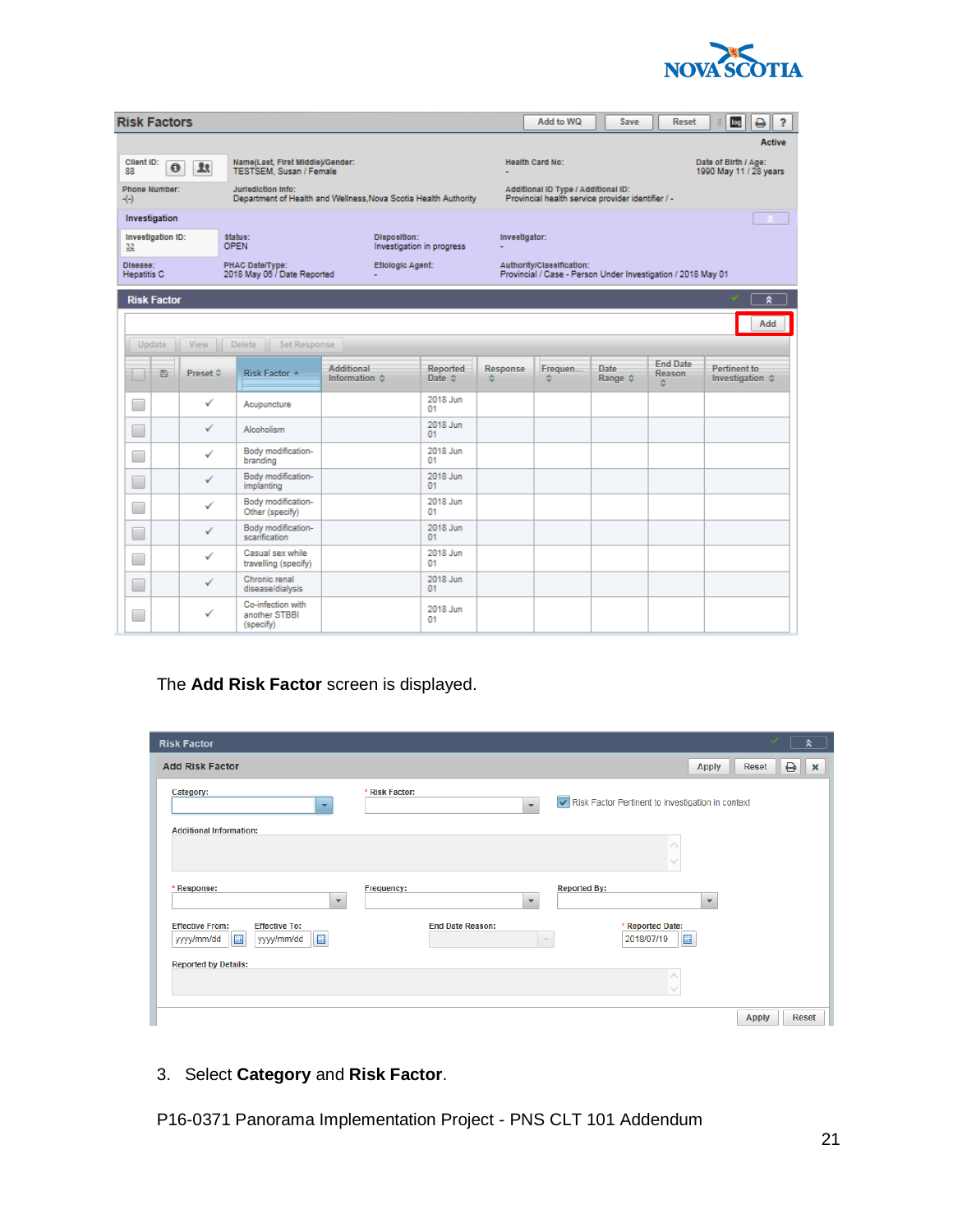

#### 4. Indicate if **Risk Factor is Pertinent to investigation in context**.

**Note**: If there is no investigation in context, this field will not be displayed.

- 5. Enter **Additional Information** if the field is enabled.
- 6. Select **Response**, **Frequency**, and **Reported By.**
- 7. Select **Effective From** date**.**
- 8. Select **Reported Date** or leave the default (current date).
- 9. Enter **Reported By Details** if field is enabled.
- 10. Click **Apply** button.

| <b>Risk Factors</b>                                                                                                                                         | ₿∥<br>$\overline{\mathbf{r}}$<br>Add to WQ<br><b>Reset</b><br>log<br>Save |
|-------------------------------------------------------------------------------------------------------------------------------------------------------------|---------------------------------------------------------------------------|
| <b>Risk Factor</b>                                                                                                                                          | °                                                                         |
| <b>Add Risk Factor</b>                                                                                                                                      | Reset<br>₿.<br><b>Apply</b><br>$\boldsymbol{\times}$                      |
| * Risk Factor:<br>Category:<br>$\bar{\mathbf{v}}$<br>Lack of personal protective measures<br>Behaviour<br>$\mathbf{v}$                                      | Risk Factor Pertinent to investigation in context                         |
| <b>Additional Information:</b>                                                                                                                              |                                                                           |
| * Response:<br>Frequency:<br>Sometimes<br>Yes<br>$\overline{\mathbf{v}}$<br>×.                                                                              | <b>Reported By:</b><br>Client<br>$\overline{\mathbf{v}}$                  |
| <b>Effective From:</b><br><b>End Date Reason:</b><br><b>Effective To:</b><br>$\Box$<br>$\boxed{33}$<br>2015/01/01<br>yyyy/mm/dd<br>$\overline{\phantom{a}}$ | * Reported Date:<br>$\blacksquare$<br>2018/07/19                          |
| <b>Reported by Details:</b>                                                                                                                                 | $\checkmark$                                                              |
|                                                                                                                                                             | <b>Apply</b><br><b>Reset</b><br>Add                                       |

The risk factor will appear in the risk factor table in draft status.

11. Click **Save** button

<span id="page-25-0"></span>The system will display a message that the risk factors were successfully updated.

## **5.6 Delete Risk Factor(s)**

If a risk factor is **not included** as part of the pre-set list, it can be deleted.

- 1. Select **Risk Factor(s)** to be deleted.
- 2. Click **Delete** button.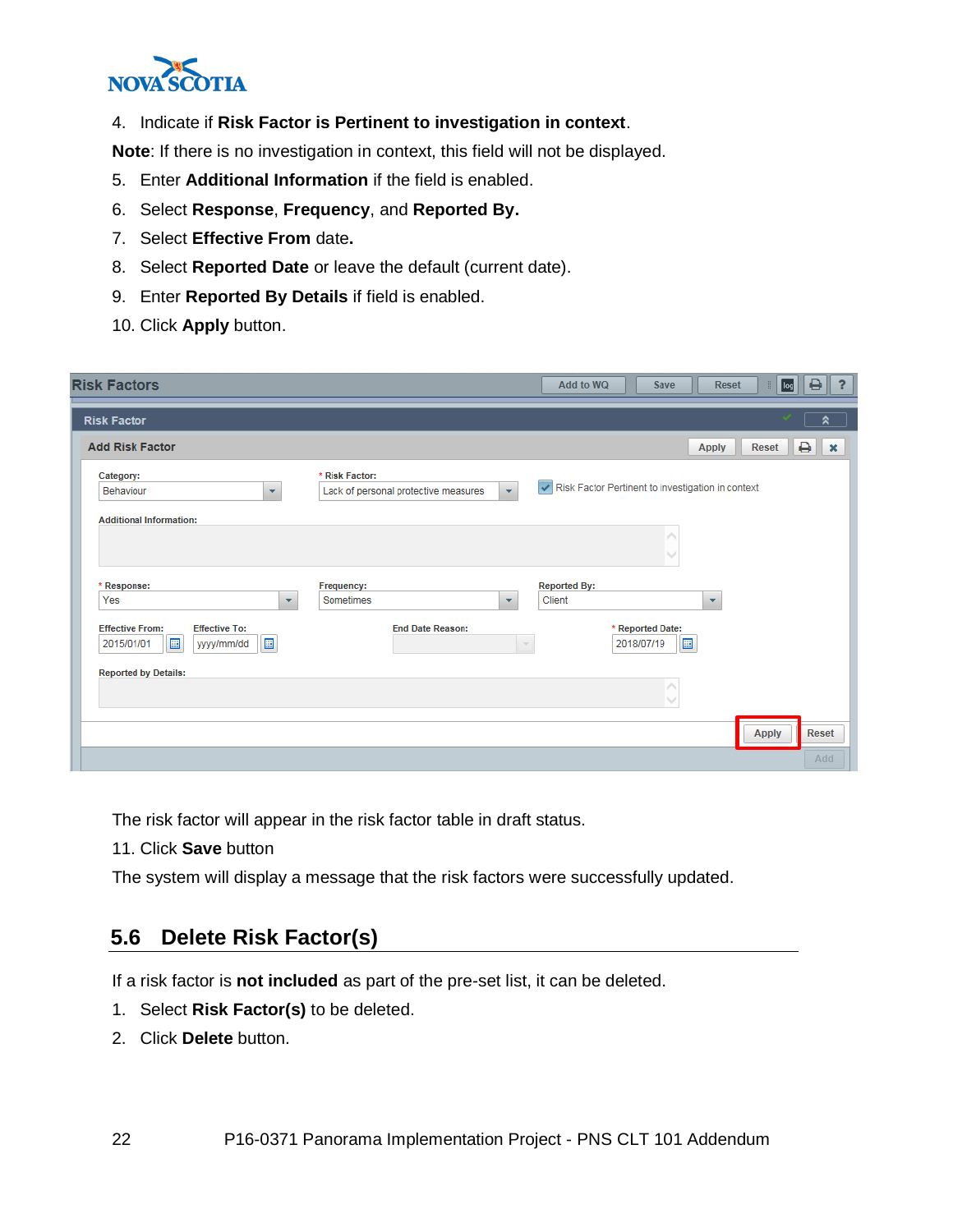

| <b>Risk Factors</b>     |                      |                                                 |                                             |                             |                          | Add to WQ    | <b>Save</b>                              | <b>Reset</b>                   | e<br>$\overline{\mathbf{r}}$<br>log<br>H.       |
|-------------------------|----------------------|-------------------------------------------------|---------------------------------------------|-----------------------------|--------------------------|--------------|------------------------------------------|--------------------------------|-------------------------------------------------|
| <b>Update</b>           | <b>View</b>          | <b>Delete</b><br><b>Set Response</b>            |                                             |                             |                          |              |                                          |                                | ਲਧਧ                                             |
|                         | Ð<br><b>Preset ☆</b> | <b>Risk Factor ▲</b>                            | <b>Additional</b><br>Information $\diamond$ | Reported<br>Date $\diamond$ | <b>Response</b><br>۵     | Frequen<br>≎ | <b>Date</b><br>Range $\diamond$          | <b>End Date</b><br>Reason<br>¢ | <b>Pertinent to</b><br>Investigation $\diamond$ |
|                         | $\checkmark$         | Acupuncture                                     |                                             | 2018 Jun<br>01              | <b>Not</b><br>Applicable |              |                                          |                                |                                                 |
|                         | ✓                    | Alcoholism                                      |                                             | 2018 Jun<br>01              | Unwilling<br>to answer   |              | 2012 Jul<br>$01 - 2018$<br><b>Jul 11</b> | No longer<br>applicable        | 32 (Hepatitis C)                                |
|                         | ✓                    | Body modification-<br>branding                  |                                             | 2018 Jun<br>01              | Not<br>Applicable        |              |                                          |                                |                                                 |
| Е                       | $\checkmark$         | Body modification-<br>implanting                |                                             | 2018 Jun<br>01              | <b>Not</b><br>Applicable |              |                                          |                                |                                                 |
| Г                       | $\checkmark$         | Body modification-<br>Other (specify)           | Test                                        | 2018 Jun<br>01              | Unable to<br>answer      |              |                                          |                                |                                                 |
| Е                       | $\checkmark$         | Body modification-<br>scarification             |                                             | 2018 Jun<br>01              | <b>Not</b><br>Applicable |              |                                          |                                |                                                 |
|                         | ✓                    | Casual sex while<br>travelling (specify)        |                                             | 2018 Jun<br>01              |                          |              |                                          |                                |                                                 |
| Г                       | $\checkmark$         | Chronic renal<br>disease/dialysis               |                                             | 2018 Jun<br>01              | Unable to<br>answer      |              |                                          |                                |                                                 |
|                         | ✓                    | Co-infection with<br>another STBBI<br>(specify) |                                             | 2018 Jun<br>01              |                          |              |                                          |                                |                                                 |
| $\overline{\mathbf{v}}$ |                      | Consumed eggs<br>(specify)                      | Food truck                                  | 2018 Jul<br>23              | Yes                      | Sometim.     | $\frac{2018}{01}$ Jul                    |                                | 32 (Hepatitis C)                                |

The system displays the confirmation screen.

3. Select **Reason for Deletion**.

| <b>Risk Factors</b> |             |                                                 |                                                                                           |                                           |                          | Add to WQ             | <b>Save</b>                              | <b>Reset</b>                           | ₿<br>log<br>$\overline{ }$<br>H                 |
|---------------------|-------------|-------------------------------------------------|-------------------------------------------------------------------------------------------|-------------------------------------------|--------------------------|-----------------------|------------------------------------------|----------------------------------------|-------------------------------------------------|
| Update              | <b>View</b> | <b>Delete</b><br><b>Set Response</b>            |                                                                                           |                                           |                          |                       |                                          |                                        | ਲਧਧ                                             |
| D                   | Preset ☆    | <b>Risk Factor ▲</b>                            | <b>Additional</b><br>Information $\Leftrightarrow$                                        | <b>Reported</b><br>Date $\Leftrightarrow$ | <b>Response</b><br>٥     | Frequen<br>٠          | <b>Date</b><br>Range $\diamond$          | <b>End Date</b><br><b>Reason</b><br>÷. | <b>Pertinent to</b><br>Investigation $\diamond$ |
| $\Box$              | ✓           | Acupuncture                                     |                                                                                           | 2018 Jun<br>01                            | <b>Not</b><br>Applicable |                       |                                          |                                        |                                                 |
| $\Box$              | ✓           | Alcoholism                                      | <b>Confirmation</b>                                                                       |                                           |                          | $\boldsymbol{\times}$ | 2012 Jul<br>$01 - 2018$<br><b>Jul 11</b> | No longer<br>applicable                | 32 (Hepatitis C)                                |
| $\Box$              | ✓           | Body modifi<br>branding                         | Select the reason for deletion of: Consumed eggs (specify)<br><b>Reason for Deletion:</b> |                                           |                          |                       |                                          |                                        |                                                 |
| $\Box$              | ✓           | Body modifi<br>implanting                       | $\overline{\phantom{a}}$                                                                  |                                           | Confirm                  |                       |                                          |                                        |                                                 |
| $\Box$              | ✓           | Body modifi<br>Other (specify)                  |                                                                                           | O1                                        | answer                   |                       |                                          |                                        |                                                 |
| □                   | ✓           | Body modification-<br>scarification             |                                                                                           | 2018 Jun<br>01                            | <b>Not</b><br>Applicable |                       |                                          |                                        |                                                 |
| $\Box$              | ✓           | Casual sex while<br>travelling (specify)        |                                                                                           | 2018 Jun<br>01                            |                          |                       |                                          |                                        |                                                 |
| $\Box$              | ✓           | Chronic renal<br>disease/dialysis               |                                                                                           | 2018 Jun<br>01                            | Unable to<br>answer      |                       |                                          |                                        |                                                 |
| $\Box$              | ✓           | Co-infection with<br>another STBBI<br>(specify) |                                                                                           | 2018 Jun<br>01                            |                          |                       |                                          |                                        |                                                 |
| ✓                   |             | Consumed eggs<br>(specify)                      | Food truck                                                                                | 2018 Jul                                  | Yes:                     | Sometim.              | 2018 Jul                                 |                                        | 32 (Hepatitis C)                                |